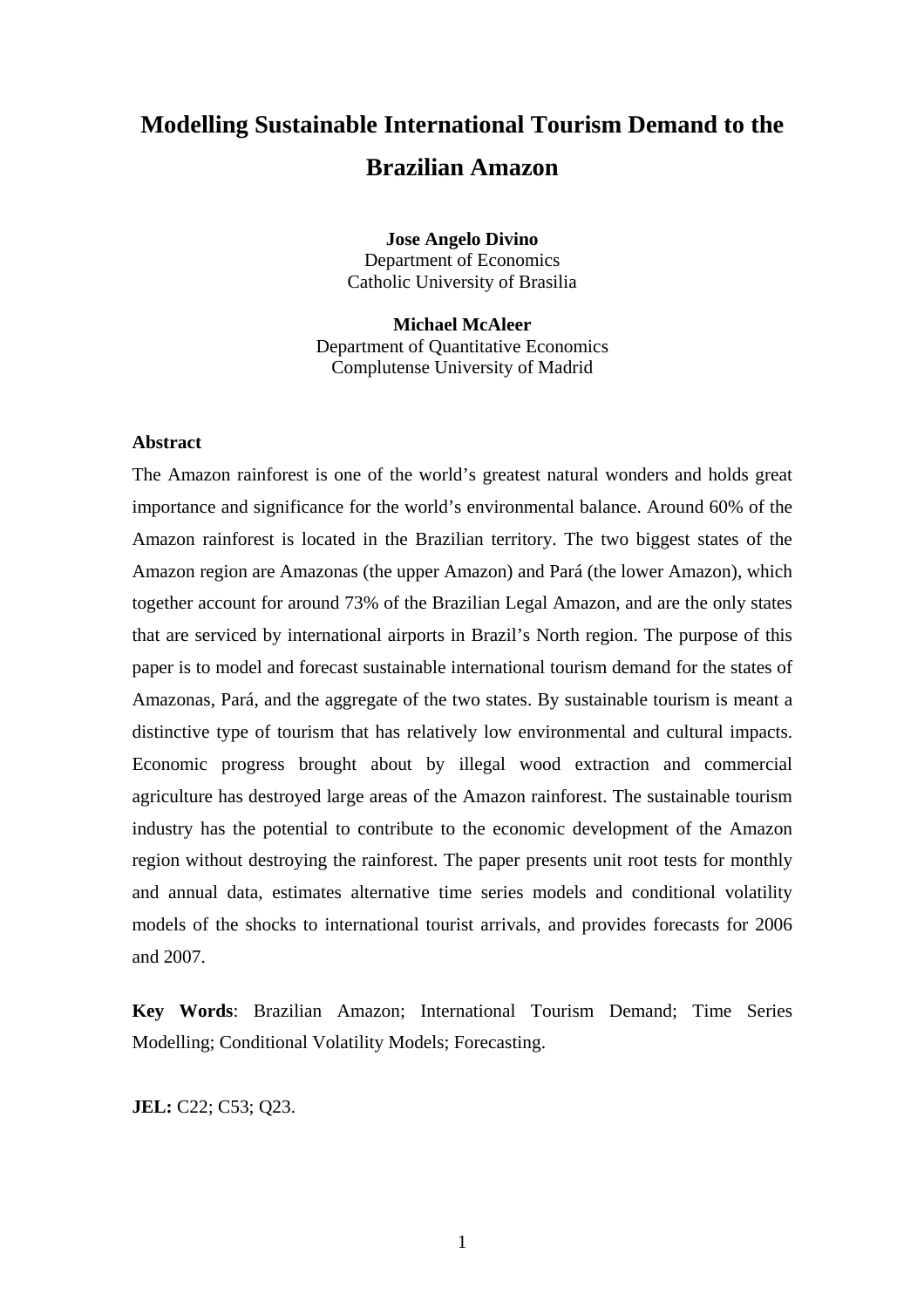### **1. Introduction**

The Amazon rainforest holds great importance and significance for the world's environmental balance. As an idea of its importance and monumental size, the various rivers that comprise the Amazon basin account for around 20% of the total volume of fresh water that flows into the various oceans of the world. In short, the rivers of the Amazon region form the biggest hydrographic network anywhere on the planet. Specifically, the Amazon River is by far the world's biggest river in terms of fresh water volume. In addition, the biodiversity in the Amazon region is one of the richest of the world, with a considerable amount of fauna and flora that have been sighted by very few indigenous tribes and scientists. Medical researchers have suggested that the flora in the Amazon region can provide a cure in the years ahead for several diseases that afflict humanity.

Rainforests are effectively dense jungles. They are the oldest living ecosystem on Earth, covering about 6% of its surface and accounting for two-thirds of the world's species of animals and plants. The Amazon represents over one-half of the world's remaining rainforests, and comprises the largest and most species-rich tract of tropical rainforest anywhere. There are temperate rainforests, that are found further north or south from Ecuador, and tropical rainforests, that are found along the warm and rainy climate of the Ecuador line. Tropical rainforests are known by their dense vegetation that forms three different layers, containing giant trees with a height of 75 meters or more in the upper layer. The soil of a rainforest is generally very poor due to the lack of sunlight and the high humidity. This combination of lack of sunlight and high humidity makes the soil especially fragile when the forest is destroyed, even entering into a process of desertification in some areas.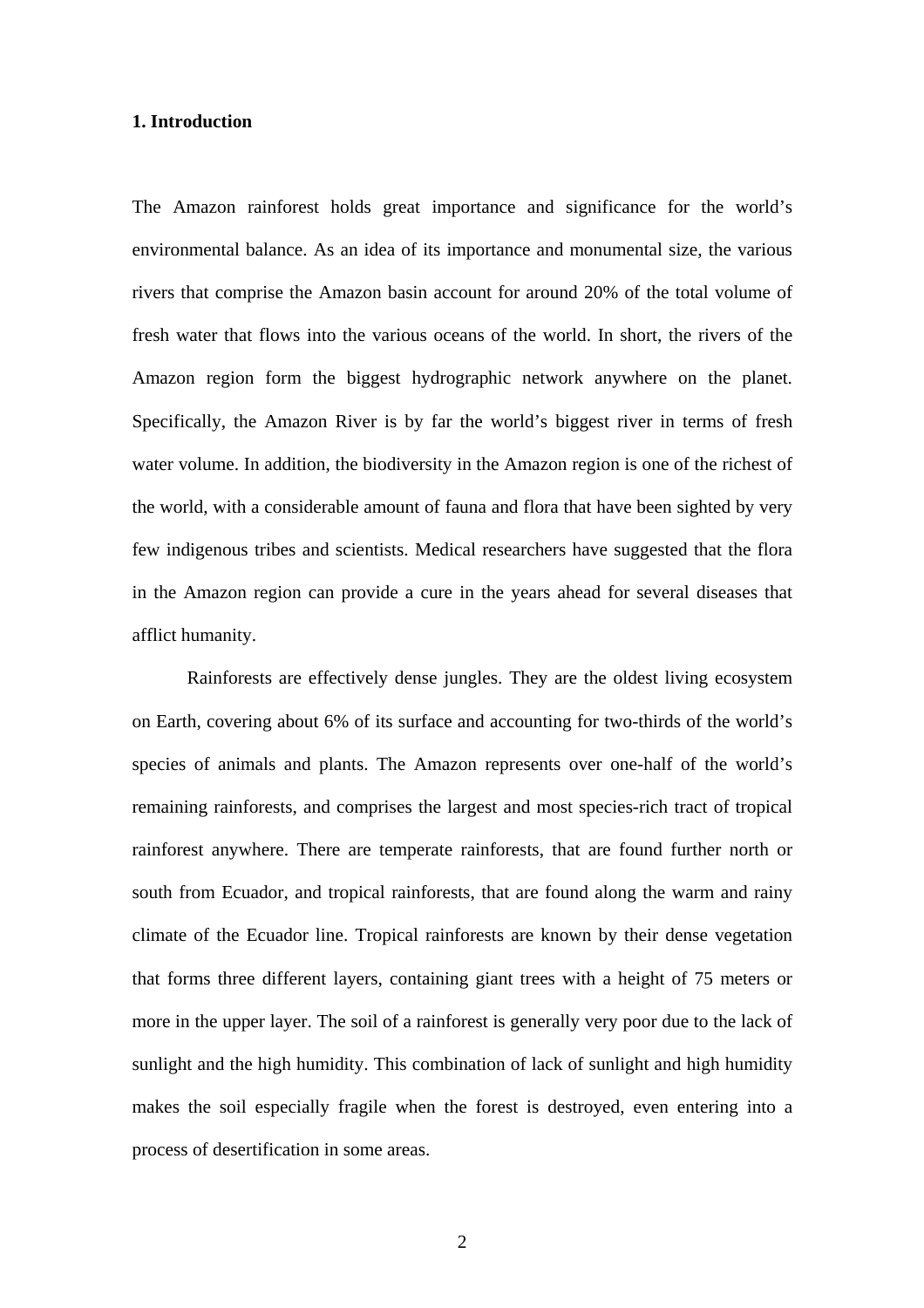The total extension of the Amazon rainforest is about 7 million square kilometers, and is distributed across nine South American countries, namely Bolivia, Brazil, Colombia, Ecuador, Guyana, French Guiana, Peru, Suriname, and Venezuela. Around 60% of the Amazon rainforest is located in the Brazilian territory, corresponding to virtually the entire North region of the country, and is called the Brazilian Amazon<sup>1</sup>. The remaining 40% of the Amazon rainforest is distributed across the other eight countries that share the forest, with the largest part being in the eastern part of Peru. Large portions of the three Guineas, namely Guyana, Suriname and French Guiana, are covered by the Amazon rainforest.

The 60% of the Amazon that is located in the Brazilian territory defines the socalled Legal Amazon, and includes the states of Acre, Amazonas, Amapá, North of Mato Grosso, Pará, Rondônia, Roraima, Tocantins, and West of Maranhão. Figure 1 presents a map of Brazil that emphasizes these states. Although Maranhão is actually a state of the Brazilian Northeast region, it borders the east side of Pará state, which means that its border on the West of Maranhão is covered by the Amazon forest, and hence is a part of the Legal Amazon. The same holds for North of Mato Grosso, which is a state of the Middle-East Region that borders South of Amazonas and Pará and West of Rondonia. The two biggest states of the Amazon region are Amazonas (also referred to as the upper Amazon) and Pará (also referred to as the lower Amazon), which together account for around 73% of the Brazilian Legal Amazon.

Amazonas is the largest state of Brazil, with a total area of 1.6 million square kilometres. This state is larger than any other country of the Amazon rainforest, and virtually all of its area is occupied by rainforest or rivers. In addition to its size, Amazonas state is surrounded by land, such that access to the region is by air or along

 $\overline{a}$ 

 $<sup>1</sup>$  All the geographical data presented in this section has as source the official site of the Brazilian Institute</sup> for Geography and Statistics (IBGE, Instituto Brasileiro de Geografia e Estatística), avalaible at www.ibge.gov.br.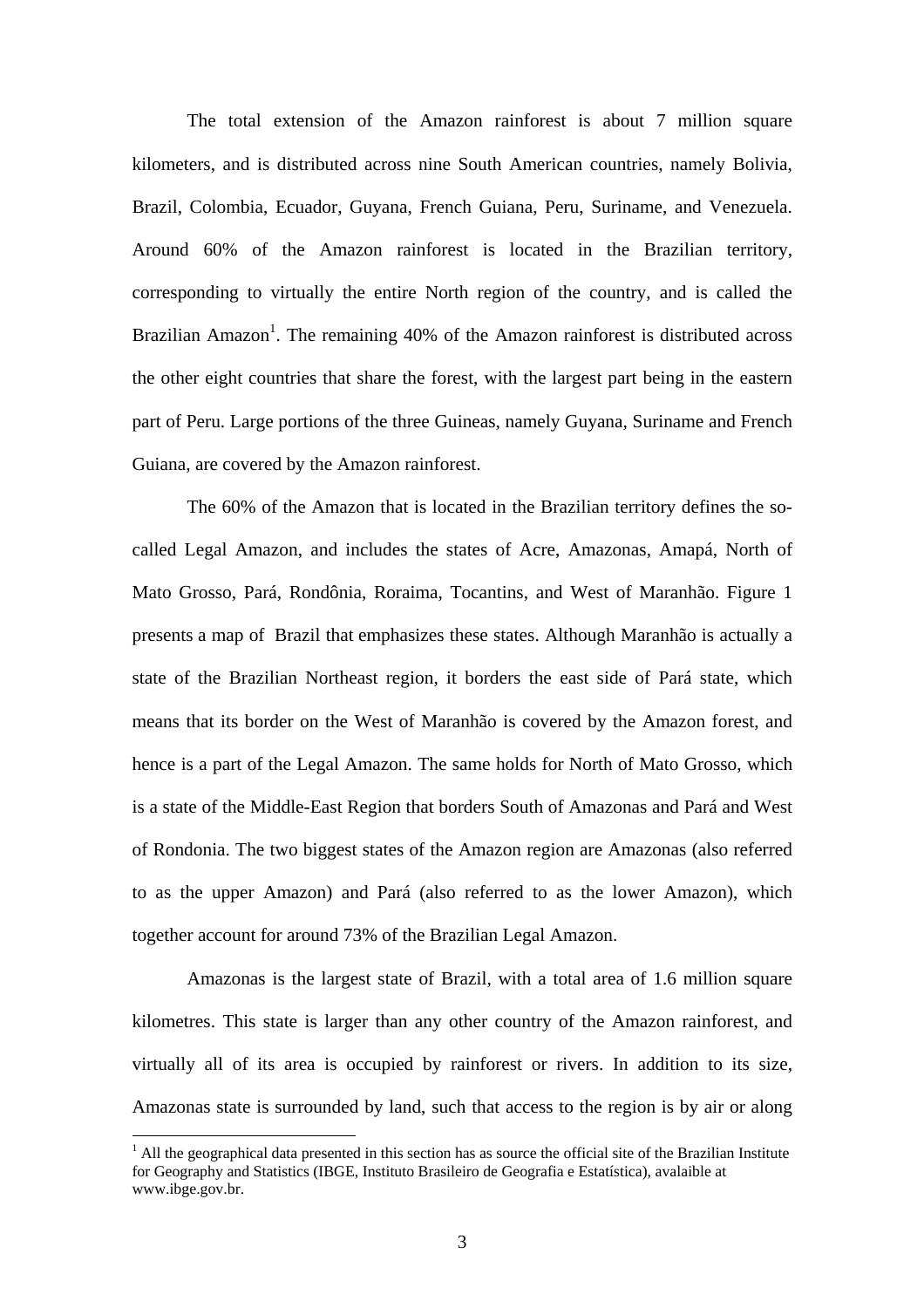the various rives that form the Amazon River and its tributaries. Large ships have access to Amazonas from the Pará city of Belem, which is at the mouth of the Amazon River where it flows into the Atlantic Ocean.

The capital of Amazonas state is Manaus, which is at the confluence of the two main tributaries of the Amazon River, where the black water of the Rio Negro and the yellowish brown water of the Rio Solimoes join to form the Amazon River. About 77% of the Amazonas state forest remains intact, primarily due to the creation of the Free Zone of Manaus (Zona Franca de Manaus) by the Brazilian Government in 1967 to implement light industries in the region, mainly electronics and motorcycles. This affirmative action has created job opportunities around Manaus and has contributed to preserve the rainforest from being exploited for (possibly unsustainable) economic activities. There have been significant efforts made by the Federal Government to promote sustainable development in the region in order to preserve the natural resources. The local economy is based on the light industrialization of the Free Zone of Manaus, explorations for petrol and natural gas, fishing, mining, and natural exploration. Several projects have recently been initiated in the region, including technological innovation, biodiversity exploration, sustainable tourism, eco-tourism, and education, all of which have been linked to widespread concerns about sustainable economic development and growth.

The second largest Brazilian state is Pará, which has a total area of 1.2 million square kilometers. Much of the Pará territory is also covered by the Amazon rainforest. The discovery and extraction of latex from rubber trees was responsible for the development of the state towards the end of the  $19<sup>th</sup>$  century and beginning of the  $20<sup>th</sup>$ century. With the economic decline of natural latex and its replacement with synthetic rubber, Pará experienced economic stagnation, which was overcome in around 1960s

4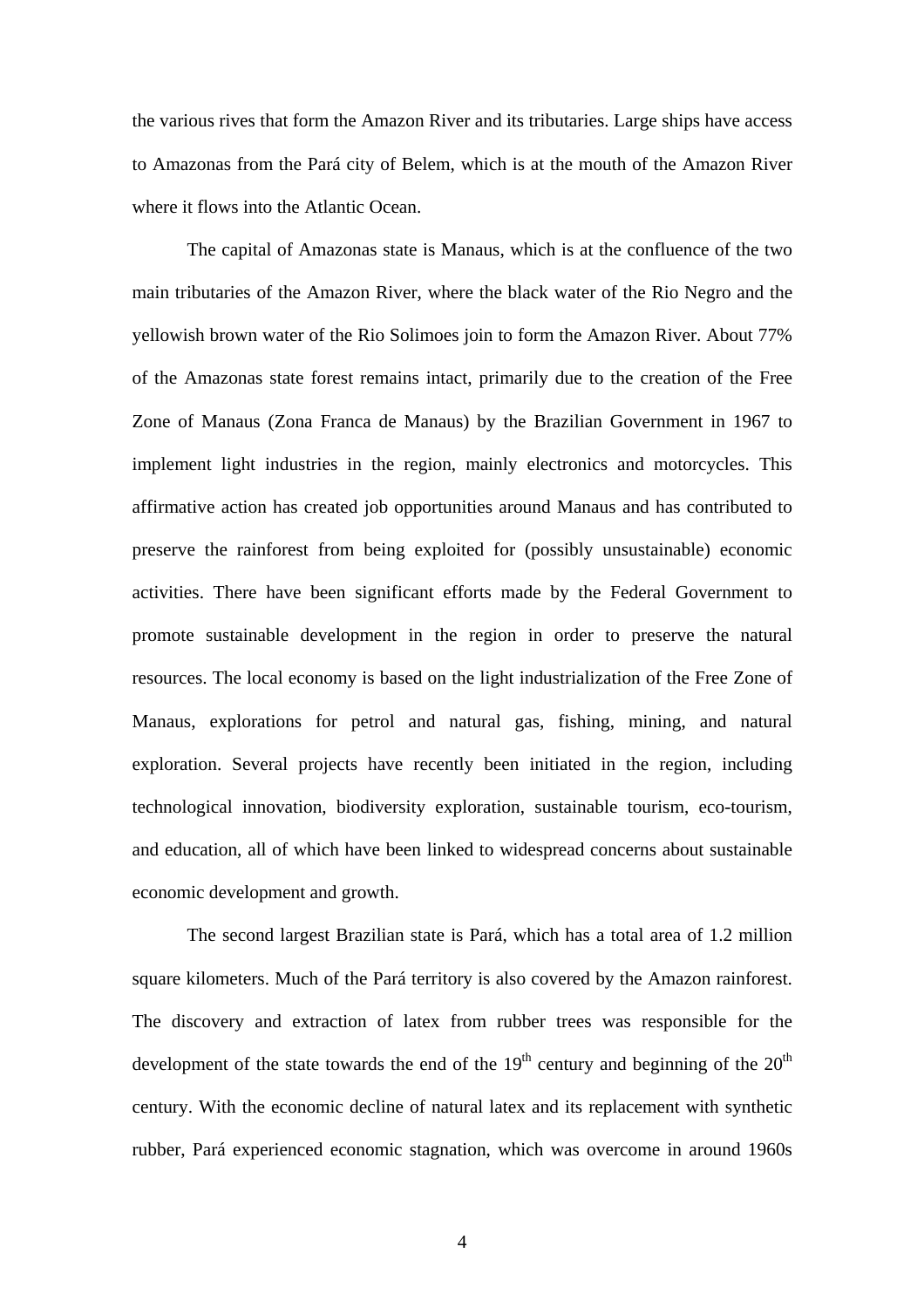with the development of commercial agriculture and mineral exploration, mainly iron and gold, in the south of the state.

As it might be expected, economic progress has been achieved at the cost of destroying large areas of the Amazon rainforest. For example, there has been the creation of an industrial zone around the metropolitan region of Belem, the Pará state capital, and illegal extraction of wood from the Amazon forest. More recently, widespread commercial agriculture and the bovine industry have moved toward the southeast of the state, which has led to serious land conflicts and further destruction of the Amazon rainforest.

In this scenario of destruction and illegal exploration of the rainforest, the tourism industry would seem to have the potential to contribute to sustainable economic development in the North region of Brazil. Activities linked to ecotourism, for instance, would be a rational way of generating employment and income to the region without causing damage to its abundant natural resources. However, tourism, especially international tourism, is still in its infancy in the Amazon region. In this context, Figure 2 shows the distribution of tourism GDP, as computed for each Brazilian municipal district by Divino et al. (2007). It is strikingly clear that tourism GDP is heavily concentrated along the Northeast coastline and in the Southeast and South regions of the country. In the North region, very few municipal districts show tourism GDP at the upper level of the distribution, with much of the states of Amazonas and Pará having very low tourism GDP. The sole exception to the low tourism GDP in the upper Amazon rainforest is the Free Zone of Manaus. In general, tourism GDP in the upper Amazon is extremely low, except in some cities and towns along the Amazon River and its various tributaries.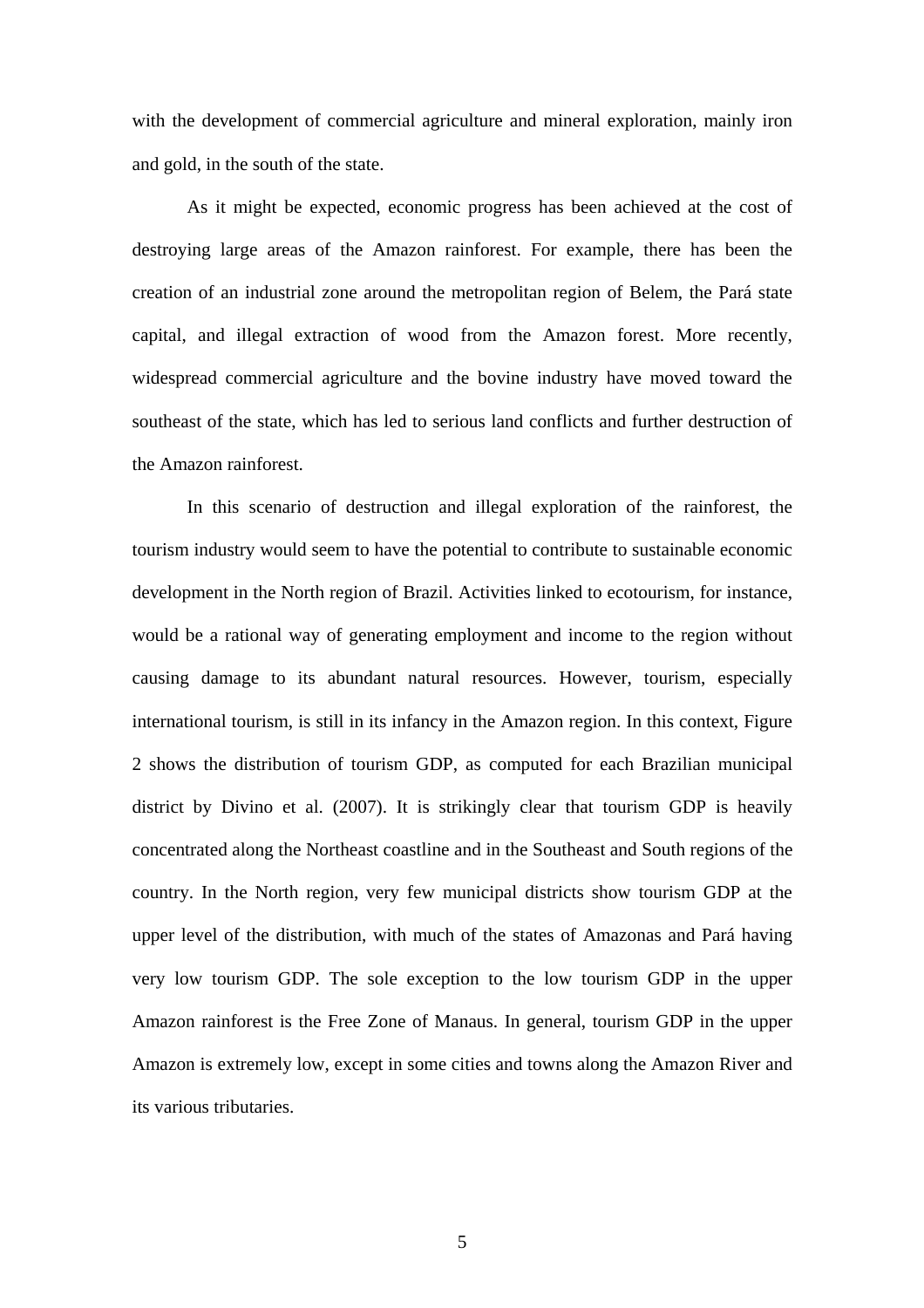The primary purpose of this paper is to model and forecast sustainable international tourism demand for the Brazilian Amazon. By sustainable tourism is meant a distinctive type of tourism that has a lesser impact on the natural environment, local communities and local cultures, as opposed to other economic activities that have caused destruction of large areas of the rainforest. We will analyse international tourist arrivals data for the two major states in the Amazon region, namely Amazonas and Pará, which are the only states that are serviced by international airports in Brazil's North region. As mentioned previously, these two states account for around 73% of the Brazilian Amazon, and are also the only two states in the Brazilian Amazon for which monthly time series data over an extended period are available. In terms of the existent literature, this paper may be seen as a precursor for future analyses of sustainable tourism in the Brazilian Amazon region as there would seem to be no previous research that has modelled and forecasted international tourist arrivals to the Brazilian Amazon using reliable monthly time series data.

The development of a sustainable tourism industry would seem to be crucial for the North region as it is presently the second poorest region in Brazil. Table 1 shows the GDP and per capita GDP figures for each of the 27 Brazilian states and the 5 broad regions. It shows that the per capita GDP of the North region is only US\$1,509. Of the 7 states in the North region, marked in bold, 4 of them are among the 10 poorest states in Brazil. Maranhão, which borders Pará state, is the poorest Brazilian state on the basis of per capita GDP. Only the Amazonas state is among the top 10 states in Brazil. As mentioned previously, the ranking of Amazonas state arises primarily because of the Free Zone of Manaus that has generated employment and increased income through light industrialization around the state's capital, without destroying the Amazon rainforest. It is envisaged that, with the development of sustainable exploration by local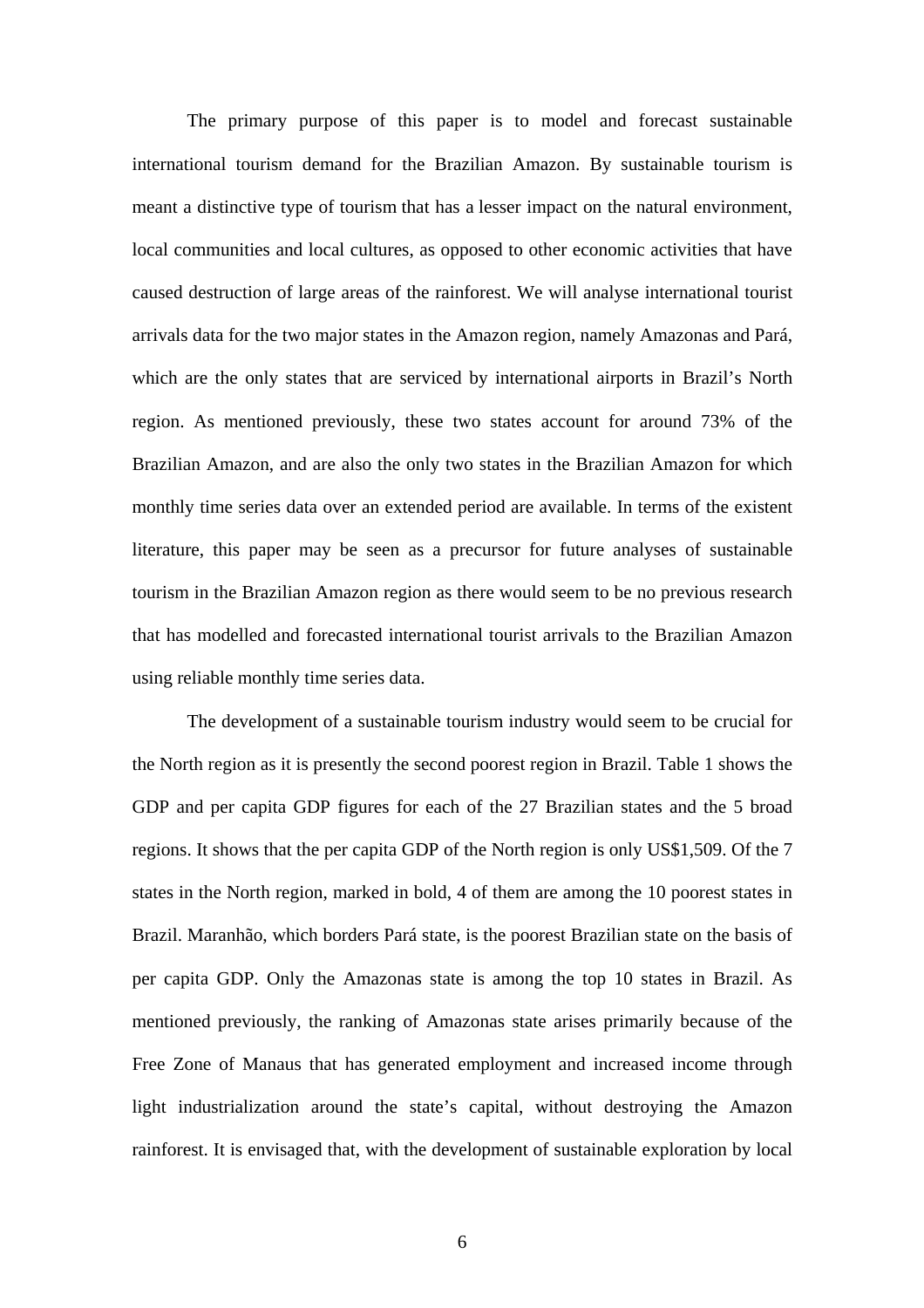governments and private sector, international tourism can contribute significantly to the sustainable economic development of the North region.

The tourism industry is still very underdeveloped in the Brazilian Amazon, but has great potential for expansion. In 2007, for instance, the number of international tourists arriving in Amazonas and Pará accounted for only 0.6% and 0.5%, respectively, of the total number of international tourist arrivals to Brazil. Historically, within each of these states, most of the tourist have come from the USA to Amazonas (51% in 2007) and from French Guiana to Pará (46% in 2007). Other important sources of international tourists are Canada and Venezuela to Amazonas and the USA and France to Pará. Most of the international tourists come to these two regions because they are attracted by ecotourism, followed by commerce in the free trade zone of Manaus, and also for medical purposes. These two regions are not popular with domestic tourists, with very few Brazilians travelling to the region.

There has recently been a growing literature that has applyied econometric techniques to forecast tourism demand. Athanasopoulos et al (2009) provide hierarchical forecasts for Australian domestic tourism demand, and produce detailed forecasts of the Australian domestic tourism market. Bonham et al (2009) estimate a fully identified vector error correction model of tourism for Hawaii, where both demand and supply-side influences are important. They identify long run equilibrium relationships and demonstrate satisfactory forecasting performance. Gil-Alana et al (2009) apply different seasonal statistical models to forecast the numbers of tourists travelling to the Canary Islands, Spain, and use different forecasting models for short versus long run forecasts. Other important contributions to the tourism and environmental forecasting literature include Ribbe et al. (2008), Anwar et al (2007), and Ticehurst et al (2007). This paper contributes to the literature by modelling and

7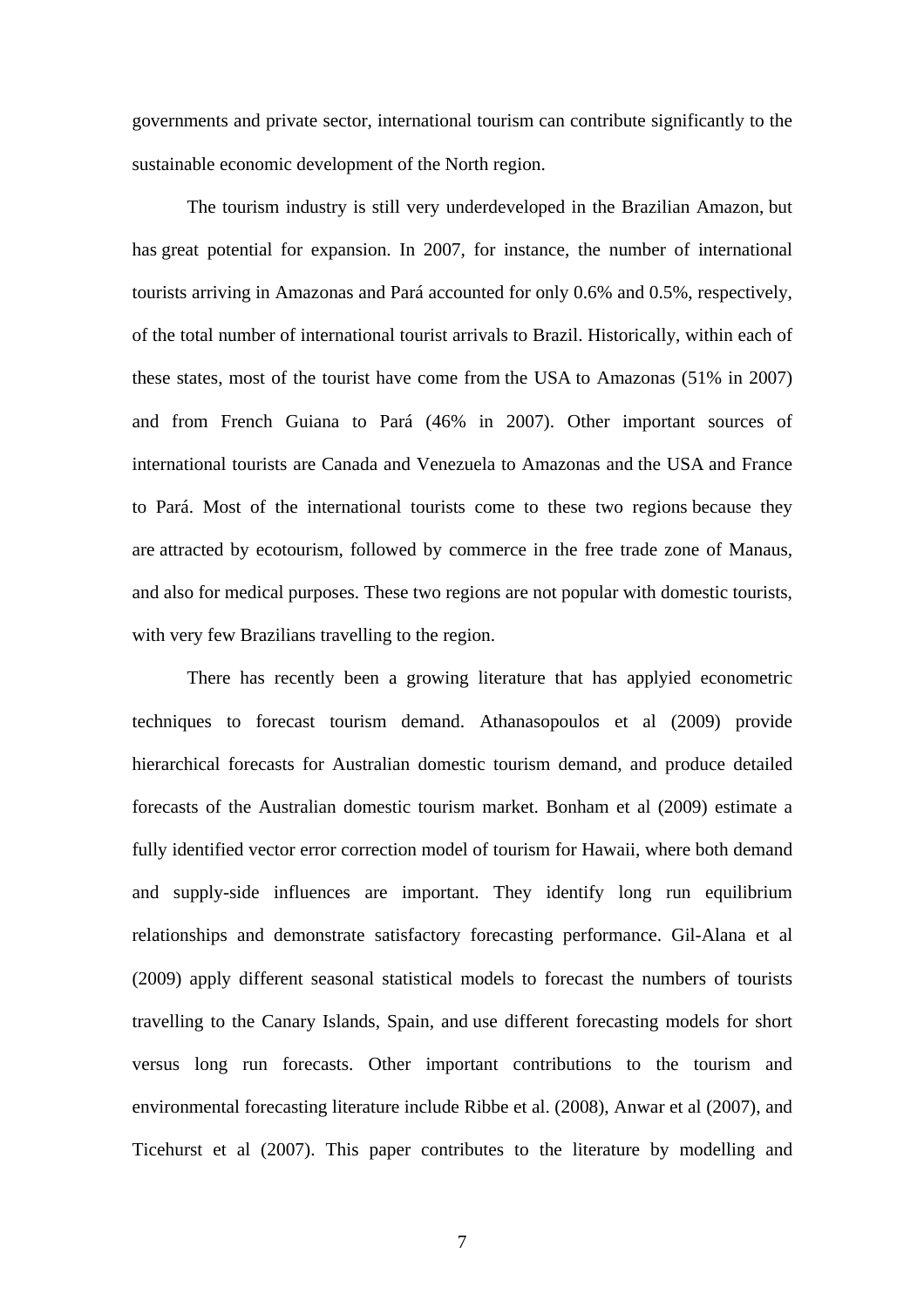forecasting international tourist arrivals to the Brazilian Amazon using reliable monthly and annual time series data. It is the first paper that examines the usefulness of, such models and provides forecasts of sustainable tourism demand for the Brazilian Amazon.

The structure of the remainder of the paper is as follows. Section 2 discusses the monthly and annual international tourist arrivals to Amazonas, Pará and the total of the two states. Section 3 presents unit root tests for the monthly and annual data to be analysed. Alternative time series models for international tourist arrivals and conditional volatility models are presented in Section 4, and their estimates are given in Section 5. Forecasts of monthly and annual international tourist arrivals to Amazonas, Pará and the total of the two states for 2006 and 2007 are given in Section 6. Some concluding remarks are given in Section 7.

#### **2. Data**

The data set to be analysed consists of monthly time series data, as well as annual aggregates, relating to international tourist arrivals for the two major states of the Brazilian Amazon, namely Amazonas and Pará, for the period January 1971 to December 2005. The sources of the data are the official reports of Embratur (Empresa Brasileira de Turismo – Brazilian Enterprise of Tourism), which is an official branch of the Federal Ministry of Tourism that is responsible for the compilation of tourism statistics in Brazil. According to the Embratur statistical department, the numbers of international tourist arrivals are computed from immigration cards that international tourists are required to complete and submit to the Brazilian Federal Police before entering the country. For the Brazilian Amazon, the immigration cards are tabulated from the international airports in Manaus, the capital of Amazonas, and Belém, the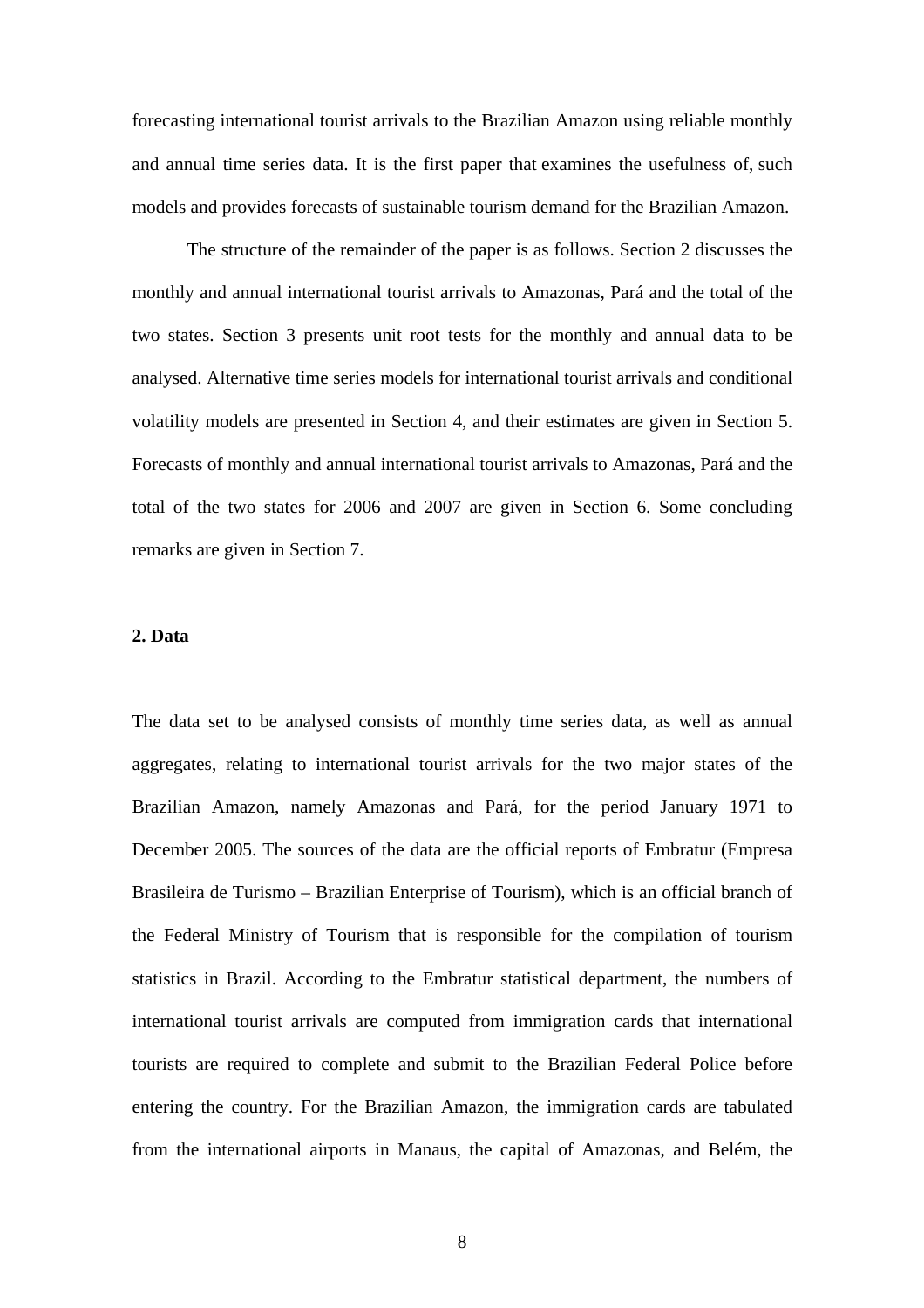capital of Pará. In addition to monthly data, we have also used annual data in estimation and forecasting. The major advantages of using monthly data are to increase the sample size from 35 annual observations to 420 monthly observations, and to investigate the volatility that is inherent in the time series, which is a requirement for estimating conditional volatility models accurately (for further details, see McAleer (2005)). The annual tourist arrivals series correspond to the monthly aggregates for each year. In the empirical analysis, we also consider the total number of international tourist arrivals for Amazonas and Pará for both the monthly and annual time series, which are obtained by adding the international tourist arrivals to the Amazonas and Pará states.

At the outset, it should be mentioned that there were nine missing observations for the monthly series of international tourist arrivals for the Amazonas state in 1993. According to Embratur, the missing monthly data arose from administrative problems at the International Airport of Manaus. In order to obtain a complete and homogeneous series of observations for both Amazonas and Pará, we estimated an ARMA model for the monthly data to December 1992, then forecasted all 12 months of 1993, and used the 3 months in 1993 for which there were observations to calibrate the accuracy of the forecasts. Estimation of several alternative specifications with 12 seasonal dummy variables suggested that the best fitting models were an unrestricted AR(2) model and AR(12) model with zero restrictions for lags 3-11 inclusive. The Akaike Information Criterion and Schwarz Bayesian Information Criterion slightly favoured the unrestricted AR(2) model, but the aggregated forecasts for 1993 were very similar, namely 12,551 and 12,557, respectively. As the AR(12) term was only marginally significant at the 1% level, but resulted in a loss of 10 observations, the unrestricted AR(2) model with 12 monthly seasonal dummy variables was used to forecast the monthly international tourist arrivals to the Amazonas state for the 12 months of 1993.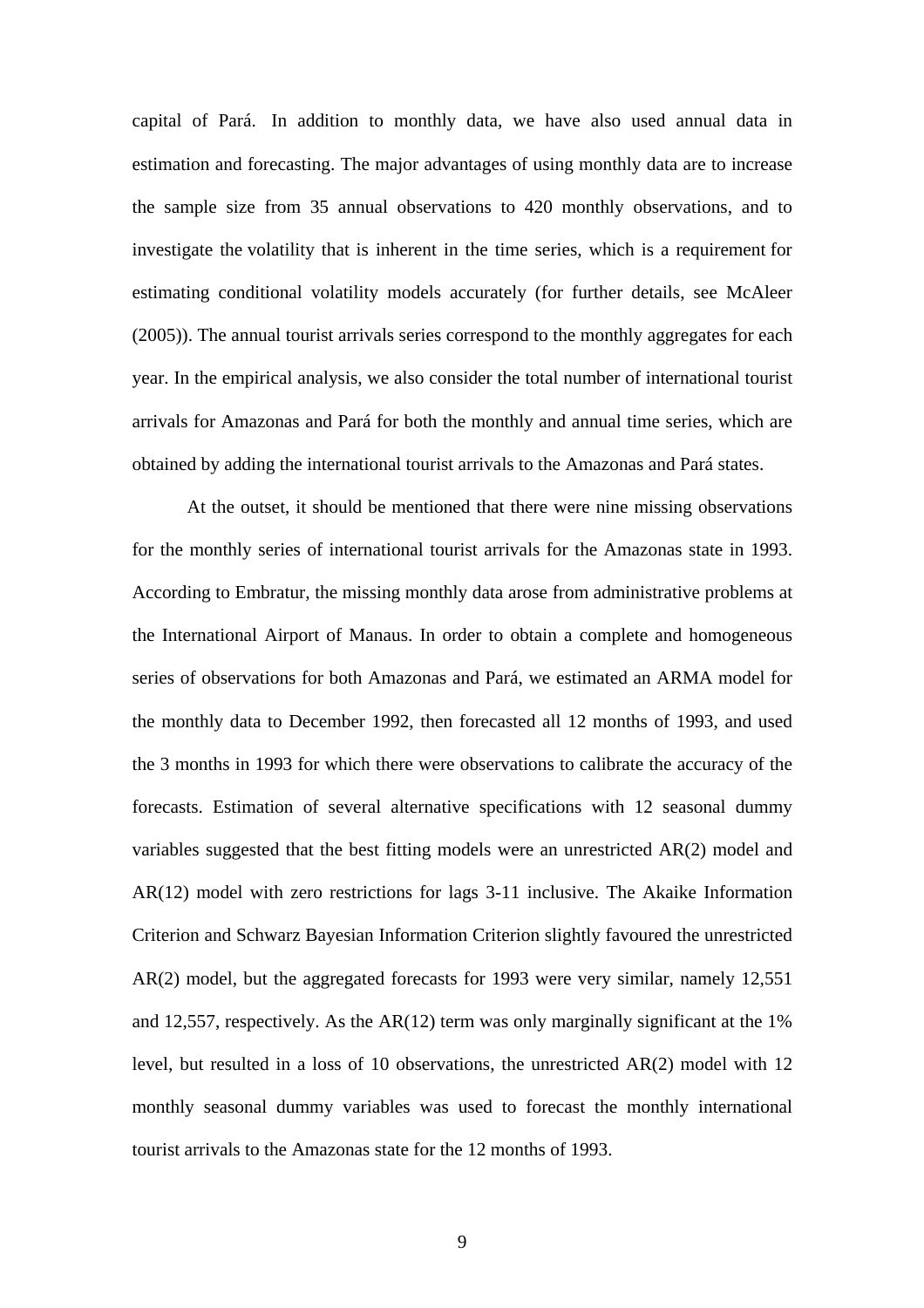The calculation of missing monthly observations for Amazonas for 1993 leads to the use of generated regressors for purposes of forecasting, with the associated critical issues of generally inefficient estimation and invalid inferences that arise through the use of biased (asymptotic) standard errors in the presence of sampling estimation errors. Pagan (1984, 1986), Oxley and McAleer (1993, 1994), and McKenzie and McAleer (1997) provide comprehensive discussions of these issues, including the impact of generated regressors on obtaining forecasts and forecast standard errors.

The complete time series for monthly and annual international tourist arrivals are displayed in Figures 3 and 4, respectively. These figures also show the respective growth rates. From Figure 3, it is evident that there is an important seasonal component but no deterministic trend component in the monthly series of international tourist arrivals. As a result, the growth rates fluctuate around zero over time, with noticeable volatility persistence in the monthly growth rates. In addition, the monthly time series data are generally quite small numbers. For Amazonas, the monthly average of international tourist arrivals was 1,093, with a maximum of 4,109 in January 1987 and an amazing minimum of 2 in July 1991. For Pará, the situation is reasonably similar, with a monthly average of 903 international tourist arrivals. However, the Pará time series peaked in July 2005 with 4,394 international tourist arrivals, and with a minimum of an extremely low 6 in October 1988. The monthly growth rates in international tourist arrivals showed significant volatility, varying roughly between (-350%, 350%) for Amazonas, (-400%, 500%) for Pará, and (-140%, 130%) for the total of the two leading states.

On an annual basis for the period 1971-2005, the average number of international tourist arrivals to Amazonas was 13,114, while this number was lower at 10,839 for Pará. From Figure 4, it is evident that there is no tendency for the growth in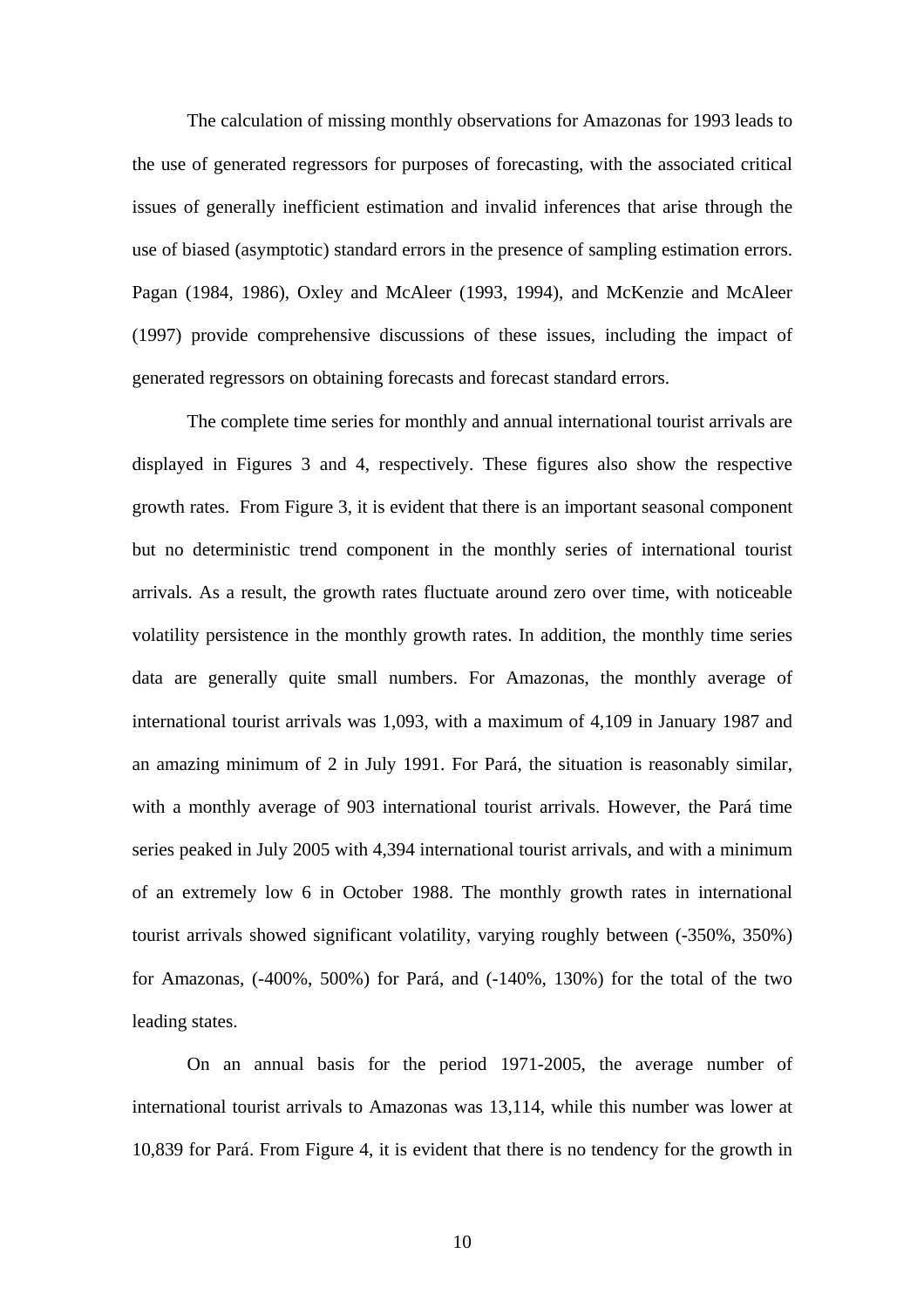the number of international tourist arrivals to increase deterministically over time as the annual growth rates have been close to zero for Amazonas, Pará and the sum of the two states since 1971. The annual growth rates in international tourist arrivals were less volatile than their monthly counterparts, and varied roughly between (-60%, 50%) for Amazonas, (-90%, 90%) for Pará, and (-50%, 50%) for the total of the two leading states.

The numbers of international tourists suggest that international tourism activity has not been encouraged in the Brazilian rainforest. The Brazilian Amazon is one of the richest geographic locations in the world for biodiversity, but the second poorest in Brazil in terms of per capita income. Thus, the development of a sustainable tourism industry should be able to preserve the rainforest and to generate substantial income for the residents of the Amazon rainforest region.

#### **3. Unit Root Tests**

The first step in the modelling strategy was to test the time series for the existence of one or more unit roots. A common criticism of traditional unit root tests, primarily those based on the classic methods of Dickey and Fuller (1979, 1981) and Phillips and Perron (1988), is that they suffer from low power and size distortions. However, these shortcomings have been overcome by modifications to the testing procedures, such as the methods proposed by Perron and Ng (1996), Elliott, Rothenberg and Stock (1996), and Ng and Perron (2001).

 For example, Elliott, Rothenberg and Stock (1996) demonstrate that OLS detrending is inefficient if the data presents high persistence, and suggest using GLS detrended data, which is efficient. Ng and Perron (2001) show that, in the presence of a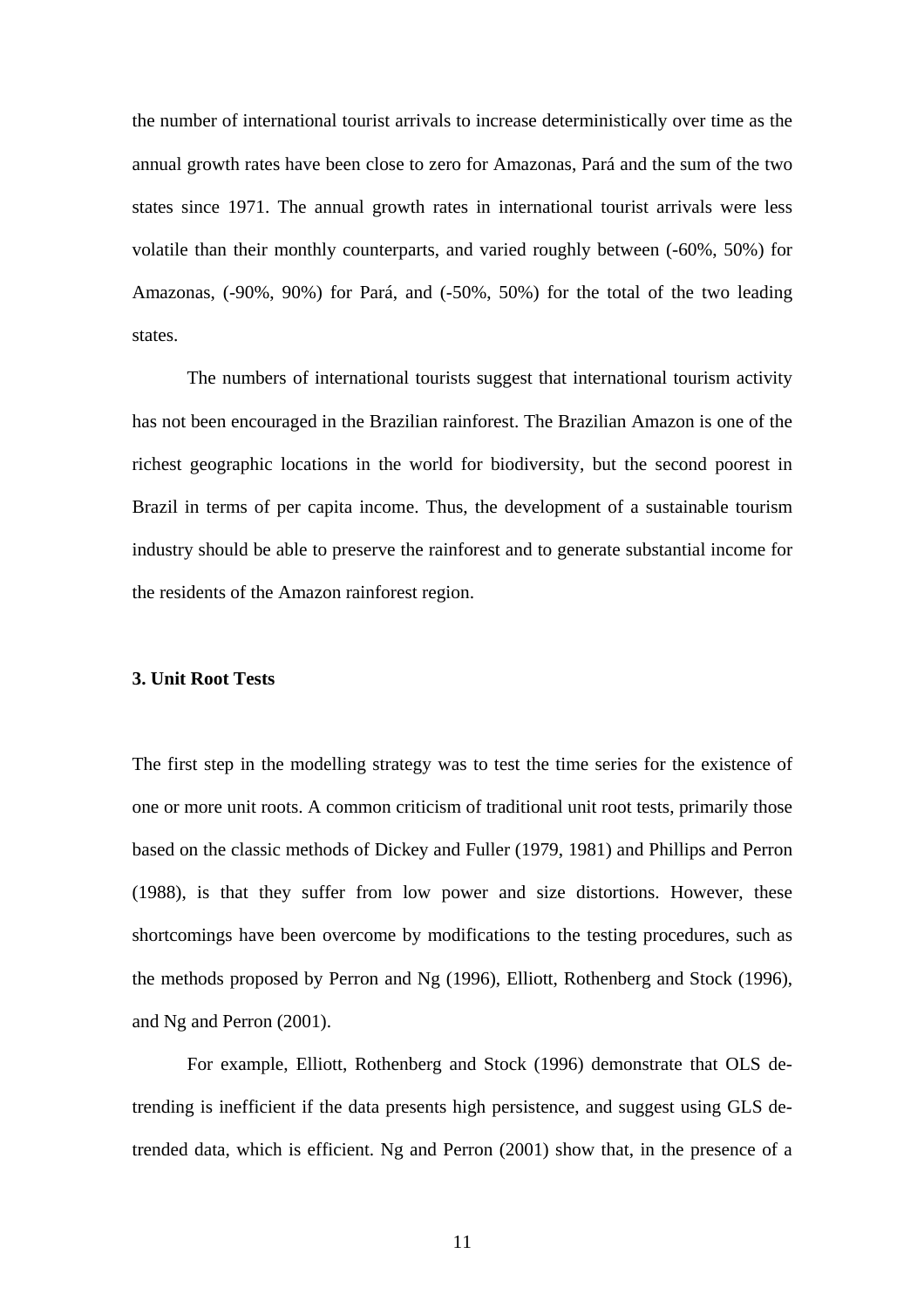strong negative moving average coefficient, the unit root estimate is strongly biased if the lag truncation, k, is small because the residuals of the test equation are serially correlated. In order to select the optimal value of k to account for the inverse non-linear dependence between the bias in the unit root coefficient and the selected value of k, and to avoid selecting an unnecessarily large value of k, Ng and Perron (2001) proposed a modified Akaike Information Criterion (MAIC). Thus, the modified ADF<sup>GLS</sup> (*MADFGLS*) test uses GLS de-trended data and the MAIC in order to choose the truncation lag.

The modified Phillips-Perron test (*MPPGLS*), which also uses GLS de-trended data and the MAIC to select the optimal truncation lag, is due to Phillips and Perron (1988), Perron and Ng (1996) and Ng and Perron (2001). The asymptotic critical values for both the *MADFGLS* and *MPPGLS* tests are given in Ng and Perron (2001).

The results of the unit root tests, which are obtained from the econometric software package EViews 5.0 and reported in Table 2, indicate that the logarithm of monthly international tourist arrivals for Amazonas (LAM) and the total of Amazonas and Pará (LTO) have unit roots. For Pará (LPA), however, the tests indicate a stationary time series. The annual data also indicate a stationary series for Pará. In the model with just a constant as the deterministic term, however, the null hypothesis of a unit root is rejected for Amazonas at the 5% level of significance. The aggregate of Amazonas and Pará (LTO) is still non-stationary. Unit root tests were also applied to the monthly data that were seasonally adjusted using the X11 method of the U.S. Census Bureau, but there were no significant quantitative changes to the results.

In view of these empirical results, the first differences in the logarithms of international tourist arrivals are used in estimating the models given below. This transformation was deemed preferable as it would guarantee that all the time series are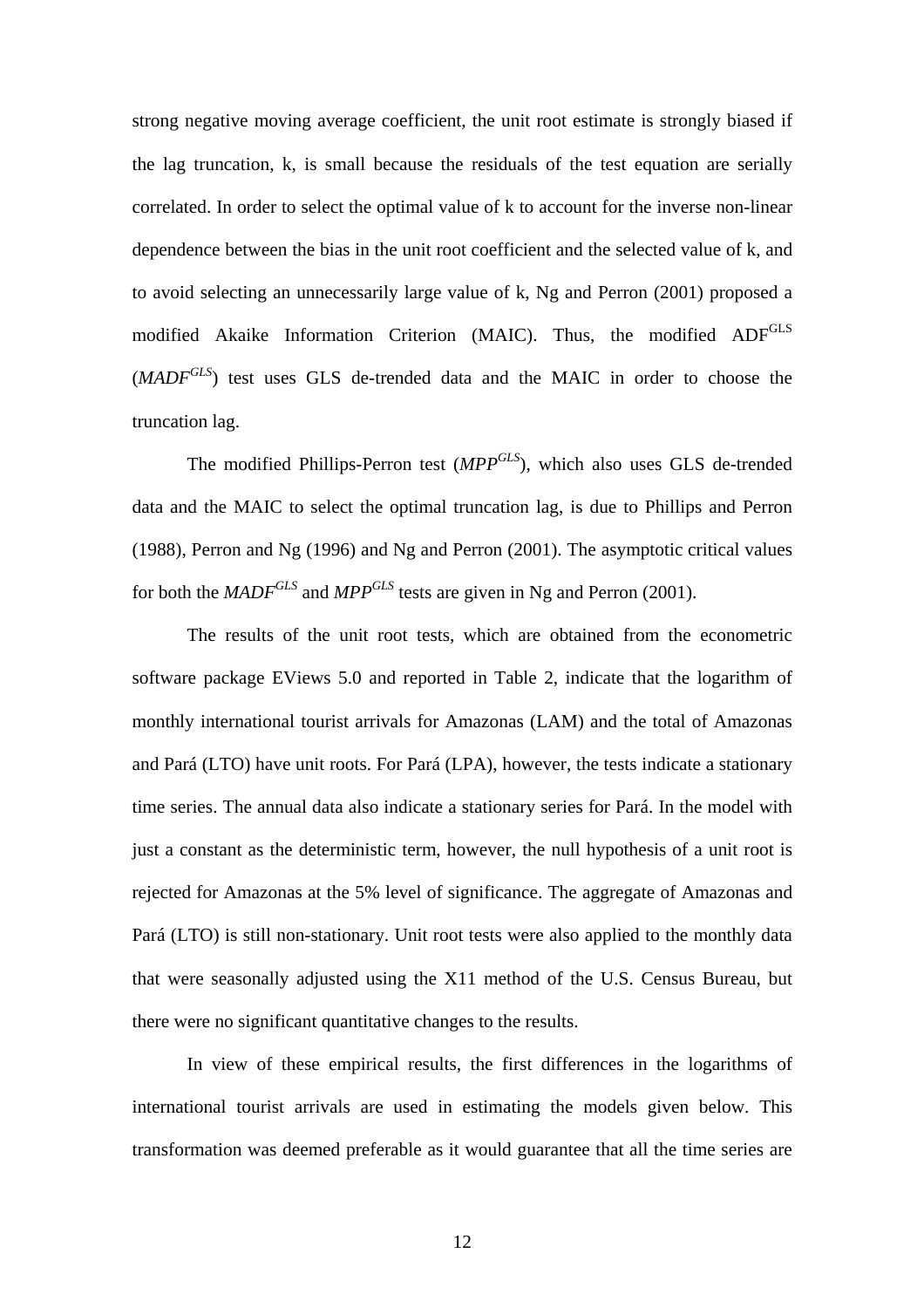stationary and also provide the rate of growth of international tourist arrivals to Amazonas, Pará, and the aggregate of the two states.

# **4. Conditional Mean and Conditional Volatility Models**

The alternative time series models to be estimated for the conditional means of the monthly and annual international tourist arrivals, as well as their conditional volatilities, are discussed below. As Figure 3 illustrates, the growth rates of international tourist arrivals to Amazonas, Pará and the total of the two states show periods of high volatility followed by others of relatively low volatility. One implication of this behavior is that the assumption of homoskedastic residuals is inappropriate. In this case, in order to forecast the international tourist arrivals (or their growth rates, as appropriate), it is necessary also to forecast their conditional variances.

Time-varying conditional variances can be explained empirically through the autoregressive conditional heteroskedasticity (ARCH) model, which was proposed by Engle (1982). When the time-varying conditional variance has autoregressive and moving average components, this leads to the generalized ARCH(*p,q*), or GARCH(*p,q*), model of Bollerslev (1986). The lag structure of the appropriate GARCH model can be chosen by information criteria, such as those of Akaike and Schwarz, although it is very common to impose a GARCH(1,1) specification in advance. In the selected conditional volatility model, the residual series should follow a white noise process. Li et al. (2002) provide an extensive review of recent theoretical results for univariate and multivariate time series models with conditional volatility errors, and McAleer (2005) reviews a wide range of univariate and multivariate, conditional and stochastic, models of volatility.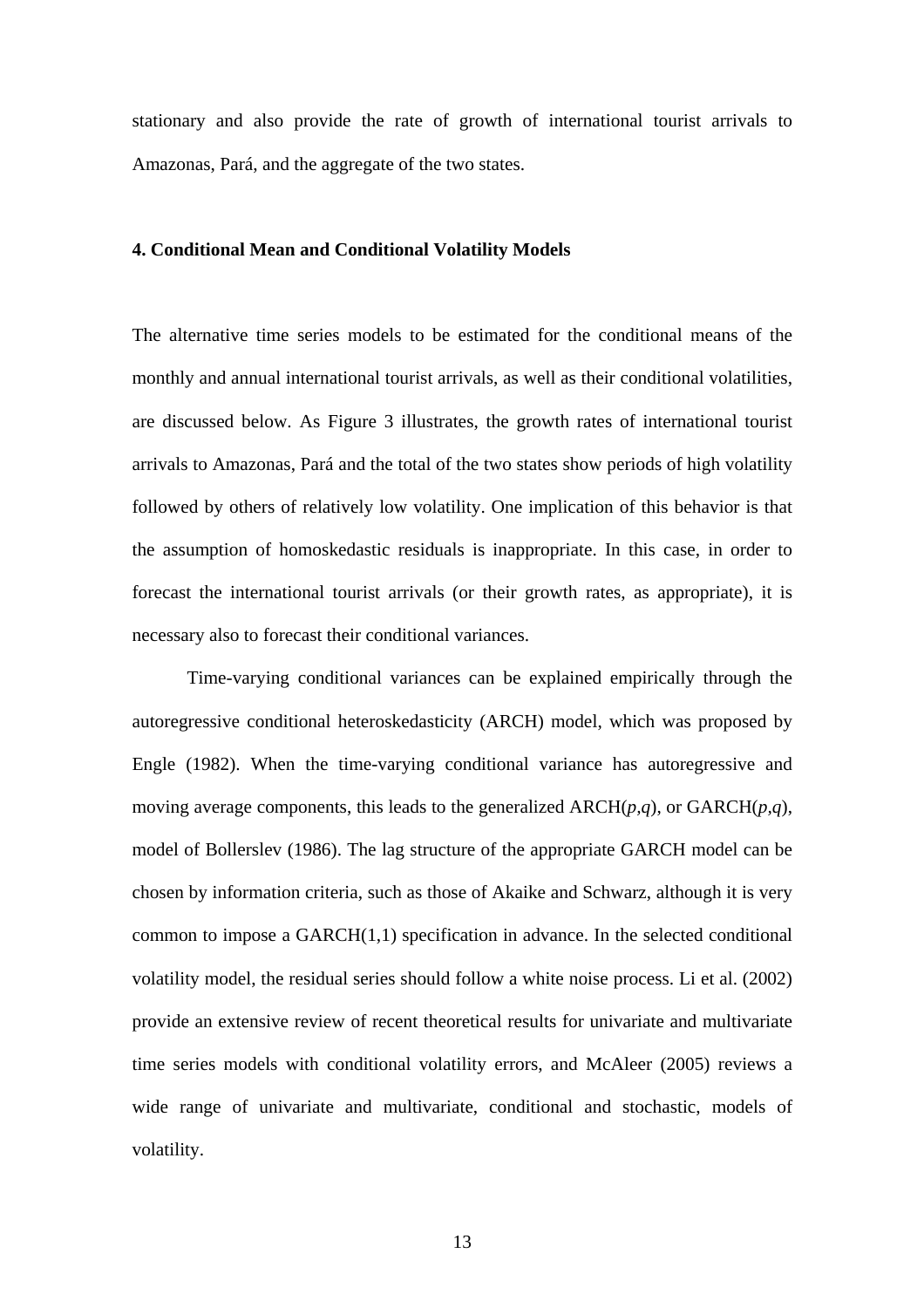Consider the stationary AR(1)-GARCH(1,1) model for international tourist arrivals (or their growth rates, as appropriate),  $y_i$ :

$$
y_t = \phi_1 + \phi_2 y_{t-1} + \varepsilon_t, \qquad |\phi_2| < 1 \tag{1}
$$

for  $t = 1, \ldots, n$ , where the shocks (or movements in international tourist arrivals) are given by:

$$
\varepsilon_{t} = \eta_{t} \sqrt{h_{t}}, \quad \eta_{t} \sim \text{iid}(0,1)
$$
\n
$$
h_{t} = \omega + \alpha \varepsilon_{t-1}^{2} + \beta h_{t-1},
$$
\n(2)

and  $\omega > 0$ ,  $\alpha \ge 0$ ,  $\beta \ge 0$  are sufficient conditions to ensure that the conditional variance  $h_1 > 0$ . The AR(1) model in equation (1) can easily be extended to univariate or multivariate ARMA(*p,q*) processes (for further details, see Ling and McAleer (2003a)). In equation (2), the ARCH (or  $\alpha$ ) effect indicates the short run persistence of shocks, while the GARCH (or  $\beta$ ) effect indicates the contribution of shocks to long run persistence (namely,  $\alpha + \beta$ ). The stationary AR(1)-GARCH(1,1) model can be modified to incorporate a non-stationary ARMA(*p,q*) conditional mean and a stationary GARCH(*r,s*) conditional variance, as in Ling and McAleer (2003b).

In equations (1) and (2), the parameters are typically estimated by the maximum likelihood method to obtain Quasi-Maximum Likelihood Estimators (QMLE) in the absence of normality of  $\eta$ . The QMLE is efficient only if  $\eta$ <sub>t</sub> is normal, in which case it is the MLE. When  $\eta_t$  is not normal, adaptive estimation can be used to obtain efficient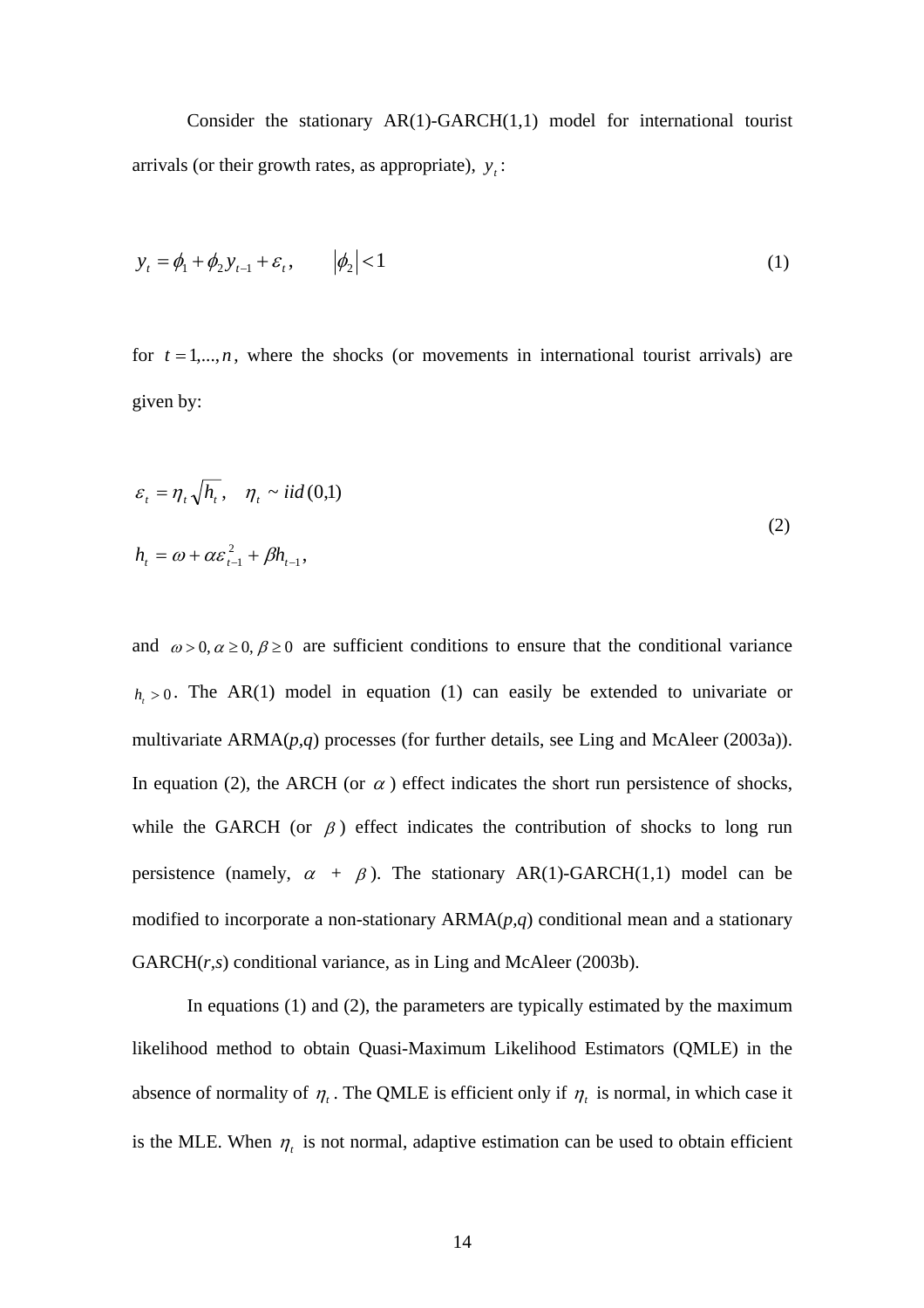estimators. Ling and McAleer (2003b) investigate the properties of adaptive estimators for univariate non-stationary ARMA models with GARCH(*r,s*) errors.

Ling and McAleer (2003a) showed that the QMLE for  $GARCH(p,q)$  is consistent if the second moment of  $\varepsilon$  is finite. For GARCH( $p,q$ ), Ling and Li (1997) demonstrated that the local QMLE is asymptotically normal if the fourth moment of  $\varepsilon_t$ is finite, while Ling and McAleer (2003a) proved that the global QMLE is asymptotically normal if the sixth moment of  $\varepsilon$  is finite. Using results from Ling and Li (1997) and Ling and McAleer (2002a, 2002b), the necessary and sufficient condition for the existence of the second moment of  $\varepsilon_t$  for GARCH(1,1) is  $\alpha + \beta < 1$  and, under normality, the necessary and sufficient condition for the existence of the fourth moment is  $(\alpha + \beta)^2 + 2\alpha^2 < 1$ . Extensions of several of these results for asymmetric conditional volatility models are given in McAleer et al. (2007).

#### **5. Estimates of Models**

The empirical results for the estimated models, which are obtained using the econometric software package package EViews 5.0, are reported in Table 3. For the monthly growth rate of international tourist arrivals to Amazonas, all the estimated coefficients are statistically significant at the 5% level. The AR(12) term was included in the model to capture seasonal factors. The  $GARCH(1,1)$  coefficients indicate that the persistence of shocks to Amazonas holds in both the short and long run, with the short run persistence being quite small, though statistically significant. The AR(1) coefficient of 0.41 implies that the growth rate of Amazonas is convergent. The diagnostic test, provided by a Lagrange multiplier (LM) test for ARCH disturbances, indicates that there is no need to include additional lags in the  $GARCH(1,1)$  specification. As the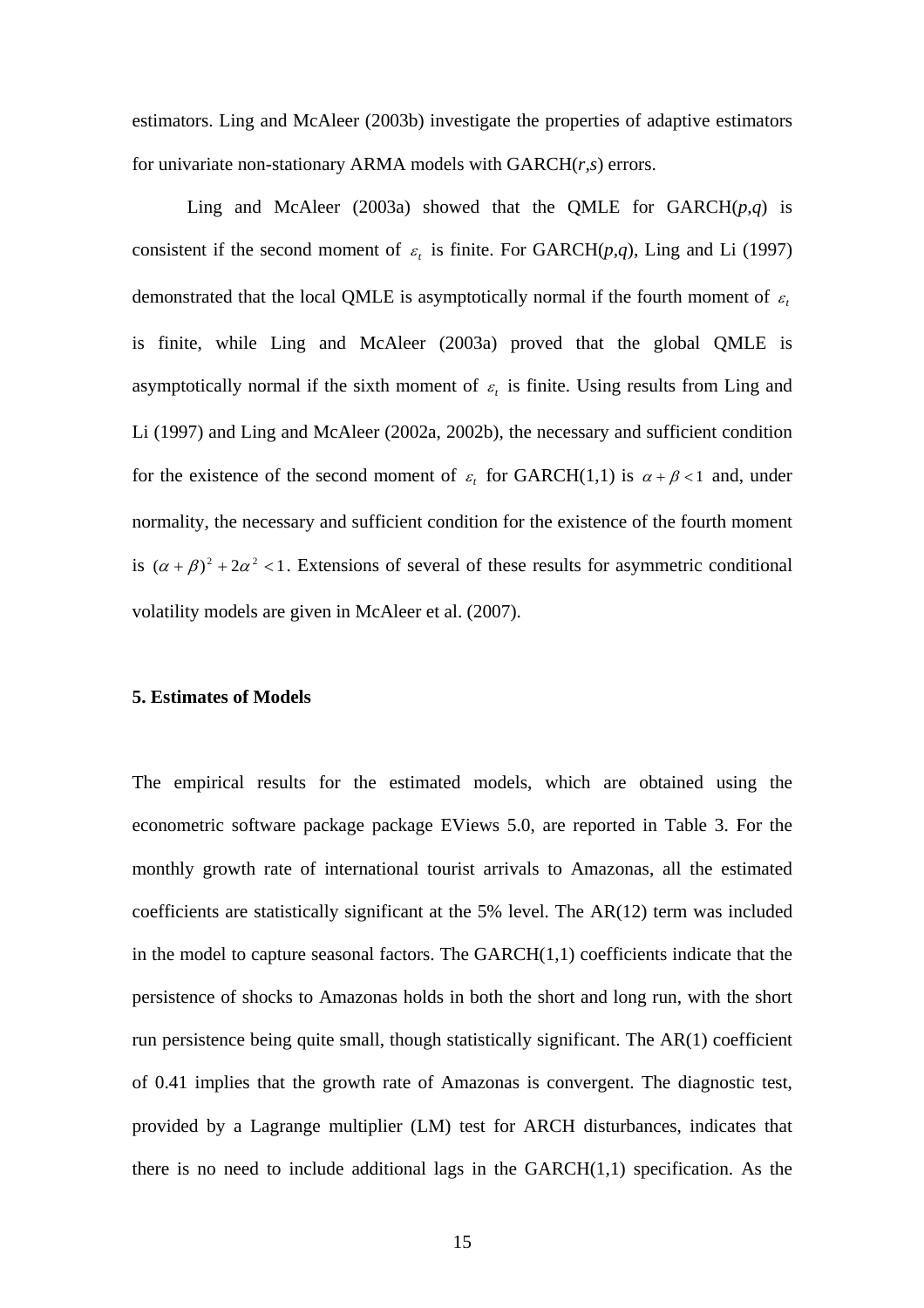second and fourth moment restrictions, as given in Section 4, are satisfied for Amazonas, the QMLE are consistent and asymptotically normal, so that standard statistical inference is valid.

The estimated model for the monthly growth rate of international tourist arrivals to Pará presented some coefficients that were not statistically significant. Specifically, the constant and the GARCH(1) term were not statistically different at the 5% level. The AR(1) coefficient was negative and close to zero, indicating a convergent process. The GARCH(1,1) coefficients, however, suggest a very high persistence of shocks to Pará in the short run, with the ARCH effect being 0.99, with the long run persistence being quite small and insignificant at 0.07. The LM diagnostic test indicates that the model is well specified for the selected GARCH terms.

The estimated model for the total of international tourist arrivals to the Amazonas and Pará states shows that all the estimated coefficients, except for the constant, are statistically significant. This time series is also convergent, given the estimated AR(1) coefficient of 0.44, which is far inside the unit circle. The estimates of the GARCH(1,1) model imply that the persistence of shocks decays very slowly for the growth rate of the aggregate monthly data, with the short run persistence being small, though statistically significant. The GARCH(1,1) coefficients indicate that the persistence of shocks to Pará holds in both the short and long run, and the results for the LM test suggest that the model is well specified. As for Amazonas, there is a strong negative MA coefficient for the aggregated series. Moreover, the second and fourth moment restrictions are satisfied for the aggregates series, as for Amazonas, so the QMLE are consistent and asymptotically normal, so that standard statistical inference is valid.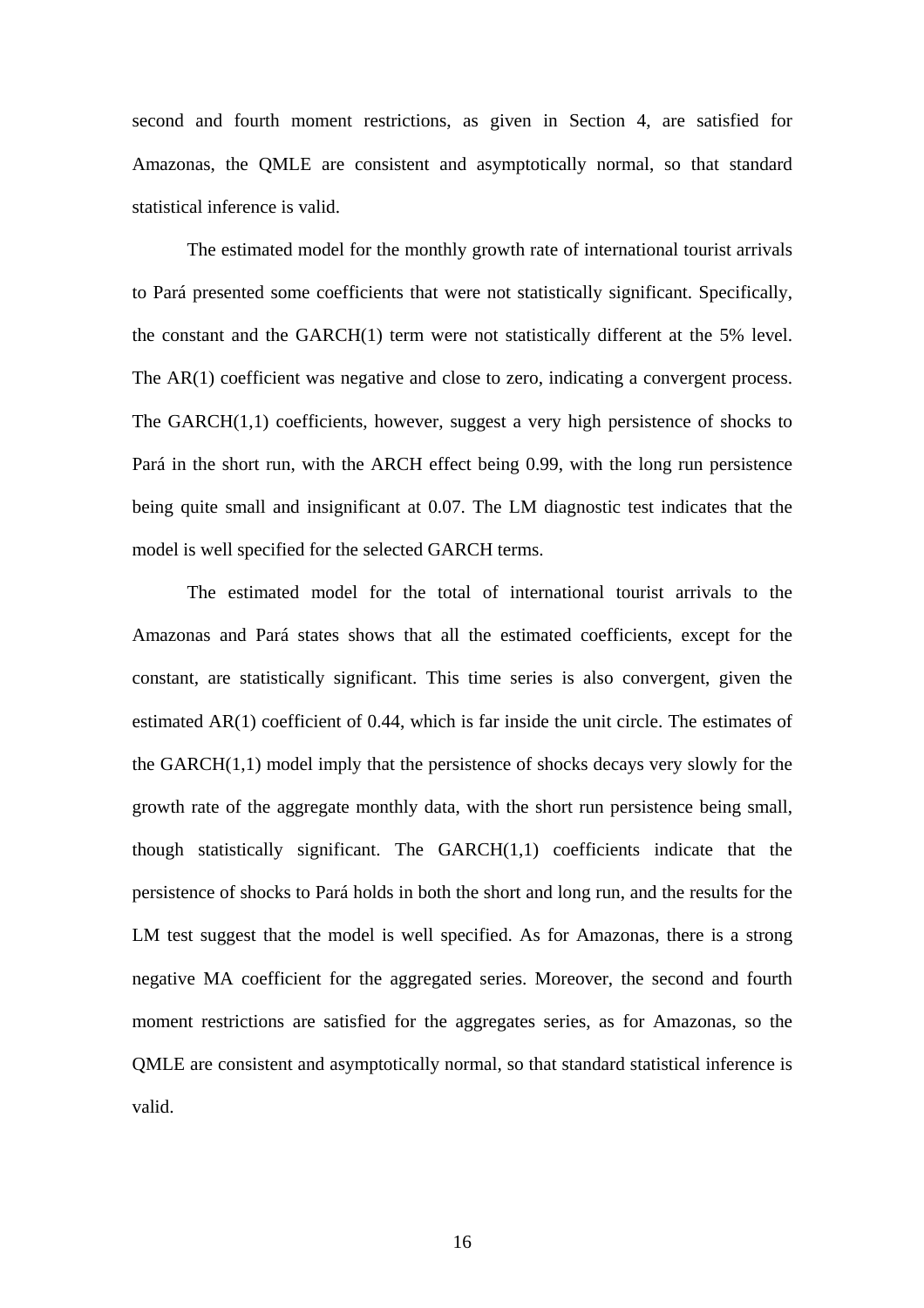For the annual data, it is interesting to note that there are no GARCH effects for any of the three time series. This is in accordance with Figure 4, where the annual growth rates of international tourist arrivals show a reasonably constant variance throughout much of the sample period. The LM tests for the estimated ARMA models indicate that there is no ARCH(1) or ARCH(2) effects in the estimated residuals. Thus, the conditional variance of the residuals is constant over the period. In addition, the estimated AR(1) coefficients are inside the unit circle, implying that the annual growth rates are convergent.

#### **6. Forecasts of Monthly and Annual International Tourist Arrivals**

The previous models were used to forecast international tourist arrivals for Amazonas, Pará, and the aggregate of the two states at both the monthly and annual frequencies for the years 2006 and 2007. The results along with observed data for 2006 are presented in Table 4. Five observations are pertinent. First, the annual aggregates of the monthly forecasts are less than the annual forecasts from the corresponding annual models, especially for Pará (specifically,  $13,522 < 14,115$ ;  $13,123 < 17,881$ ; and  $29,280 <$ 29,907). Second, the total annual forecast from the monthly models is greater than the aggregate of the annual forecasts for the monthly models for Amazonas and Pará (namely,  $29,280 > 13,522 + 13,123$ ). Third, the total annual forecast from the annual model is less than the sum of the annual forecasts for the annual models for Amazonas and Pará (namely,  $29.907 < 14.115 + 17.881$ ). Fourth, the annual forecasts for the total of Amazonas and Pará are very similar for the aggregate of the monthly model and the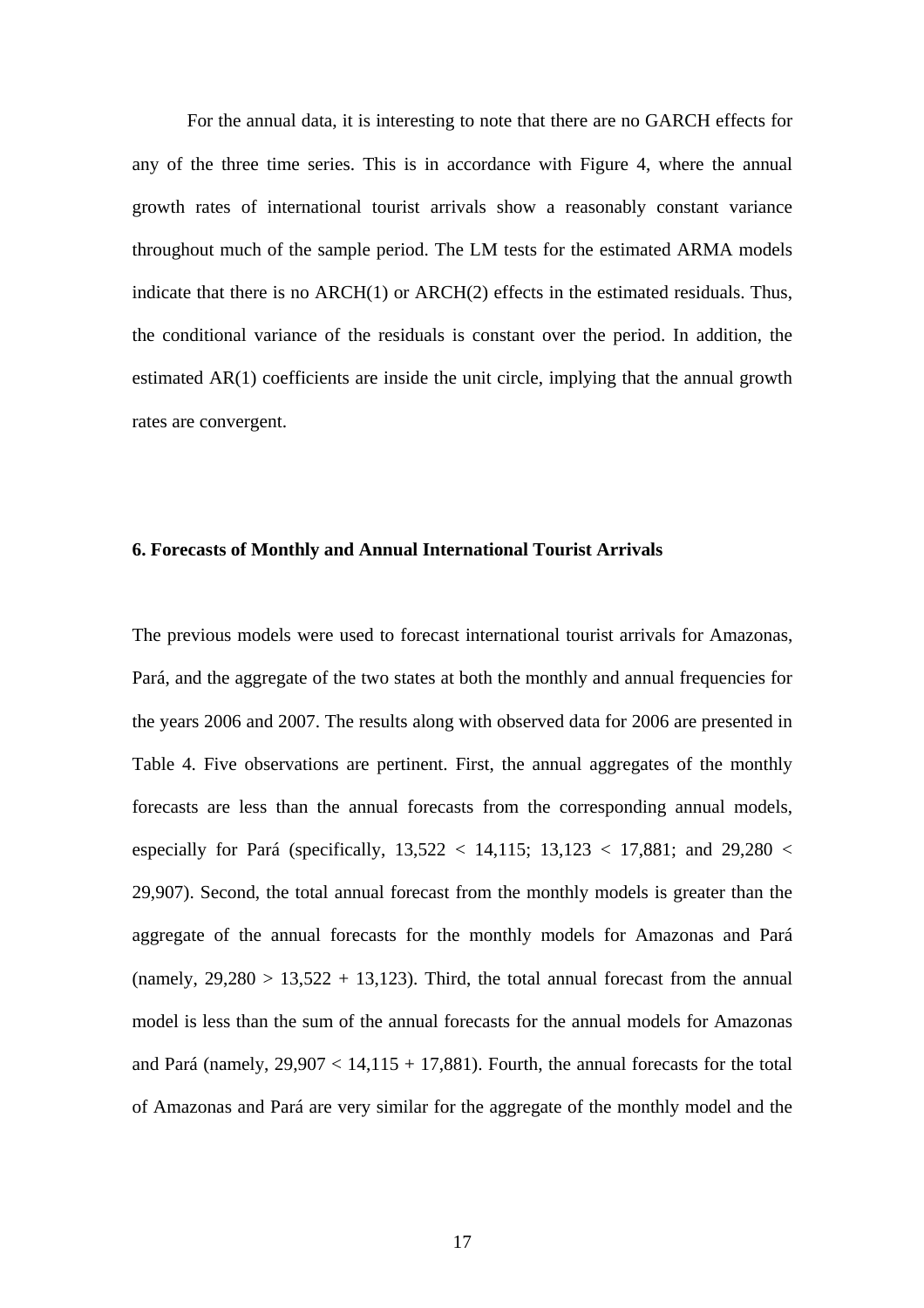annual model (namely, 29,280 and 29,907). Finally, the forecast errors both for monthly and for annual models were much smaller for Pará than for Amazon and Total.

The forecasts along with observed data for 2007 are shown in Table 5. As in the case of the forecasts for 2006, five observations are useful. First, unlike the case for 2006, the annual aggregates of the monthly forecasts are greater than the annual forecasts from the corresponding annual models, for Amazonas and the total for the two states (specifically, 14,061 > 13,852; 12,362 < 17,425; and 29,808 28,804). Second, as for 2006, the total annual forecast from the monthly models is greater than the aggregate of the annual forecasts for the monthly models for Amazonas and Pará (namely, 29,808  $> 14,061 + 12,362$ . Third, as in the case of 2006, the total annual forecast from the annual model is less than the sum of the annual forecasts for the annual models for Amazonas and Pará (namely,  $28,804 < 13,852 + 17,425$ ). Fourth, as for 2006, the annual forecasts for the total of Amazonas and Pará are very similar for the aggregate of the monthly model and the annual model (namely, 29,808 and 28,804). Finally, as in the case of 2006, the forecast errors for both monthly and annual models were much smaller for Pará than for Amazon and Total. In 2007, however, the annual model forecast error was much smaller than the annual forecast from the monthly models for Pará, while the opposite was observed in 2006.

Overall, the annual forecasts for the total of Amazonas and Pará are very similar for the aggregate of the monthly models and the annual models for 2006 and 2007. Thus, the forecasts suggest that there is not likely to be an marked increase in the number of international tourist arrivals to the Amazon rainforest between 2006 and 2007. This assertion is confirmed by the observed data also reported in Tables 4 and 5, according to which there was only a 10.4% increase in the total number of international tourists arriving to those two Brazilian states between 2006 and 2007.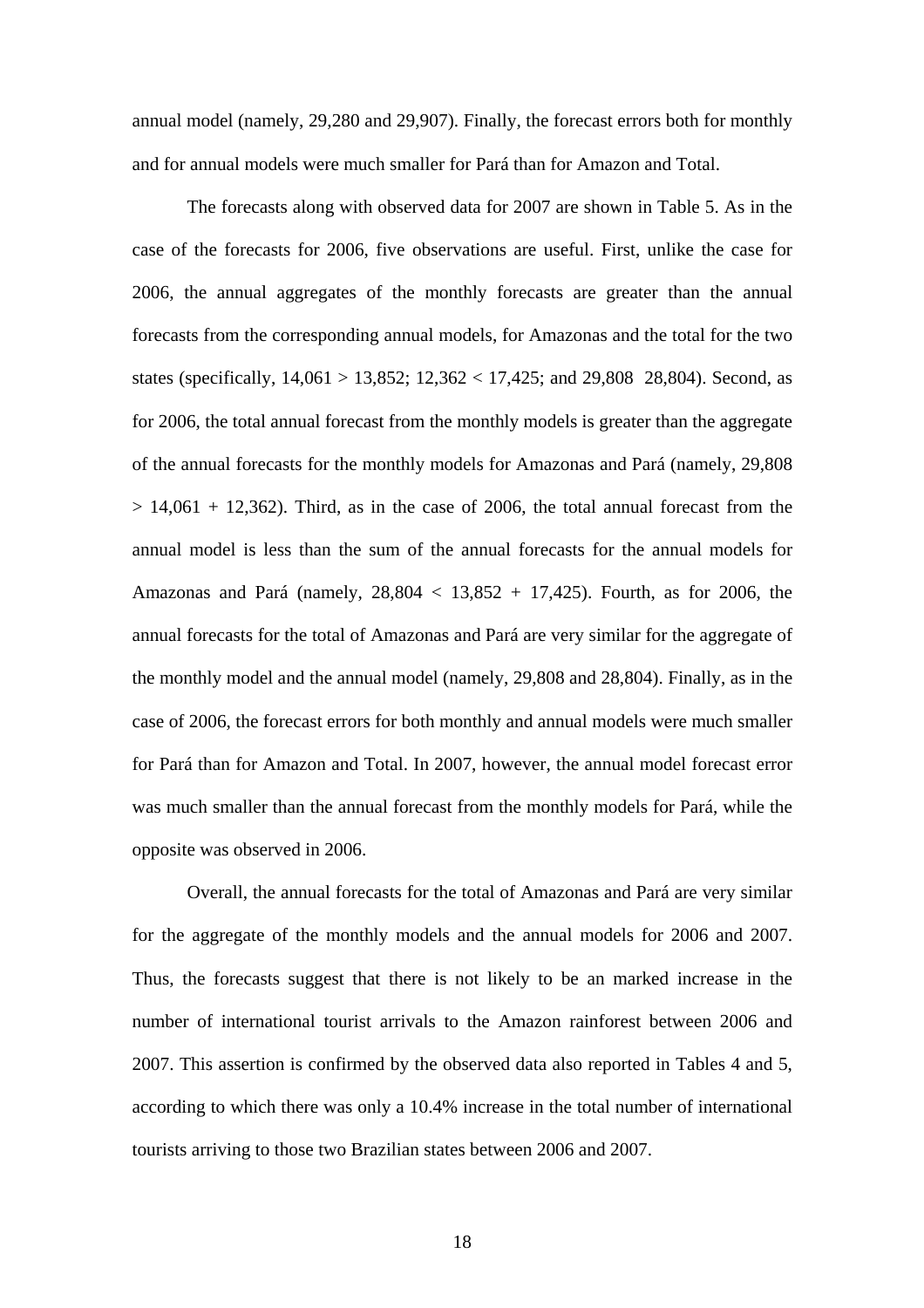As in the case of the observed international tourism arrivals data for the sample period, the monthly and annual forecasts of international tourism arrivals for 2006 and 2007 to Amazonas, Pará and the total for the two largest states in Brazil, suggest that international tourism arrivals to the Brazilian Amazon are very small. This fact would seem to point to the need for a much greater development of the sustainable tourist industry in the region.

#### **7. Concluding Remarks**

The paper modelled and forecasted sustainable international tourism demand for the Brazilian Amazon rainforest, which is one of the world's greatest natural wonders and holds great importance and significance for the world's environmental balance. In terms of fresh water volume, the Amazon River is by far the world's biggest, and the biodiversity in the Amazon region is one of the world's richest. The total extension of the Amazon rainforest is about 7 million square kilometers, and is distributed across nine South American countries. Around 60% of the Amazon rainforest located in the Brazilian territory, which corresponds to virtually the entire North region of the country, is called the Brazilian Amazon. Economic progress has been achieved at a cost of destroying large areas of the Amazon rainforest. In this scenario, the tourism industry would seem to have the potential to contribute to sustainable economic development in the Brazilian Amazon.

The two biggest states of the Amazon region are Amazonas (the upper Amazon) and Pará (the lower Amazon), which together account for around 73% of the Brazilian Amazon. International tourist arrivals data were analysed for Amazonas and Pará, which are also the only two states in the Brazilian Amazon for which monthly time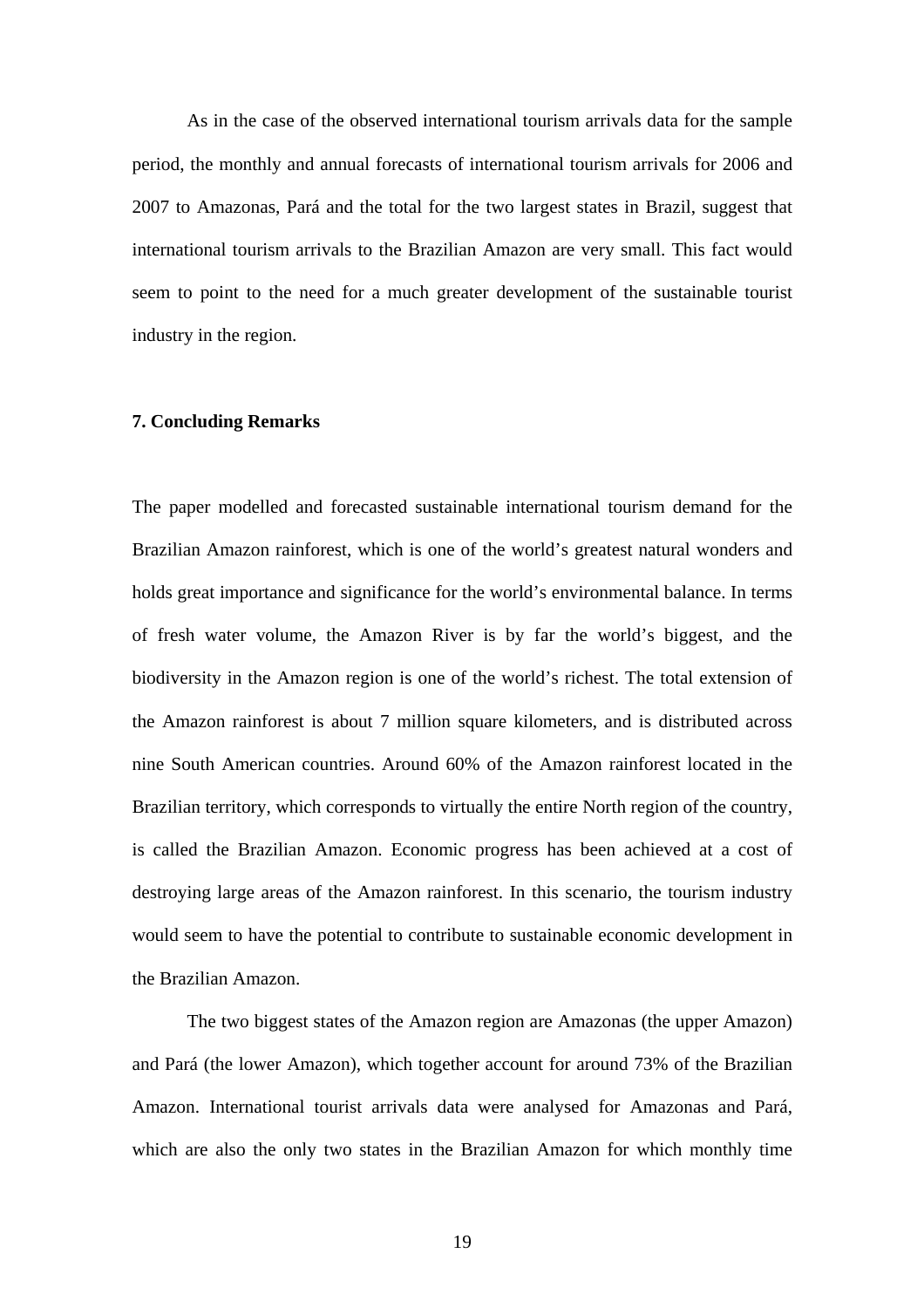series data over an extended period are available. The paper discussed the monthly and annual international tourist arrivals to Amazonas, Pará and the total of the two states, presented unit root tests for the monthly and annual data, estimated alternative time series models and conditional volatility models of the shocks to international tourist arrivals, and provided forecasts of monthly and annual international tourist arrivals to Amazonas, Pará and the total of the two states for 2006 and 2007. The estimated models indicated that the persistence of shocks to international tourist arrivals was present in both the short and long run. As the second and fourth moment restrictions are satisfied for Amazonas and the total of Amazonas and Pará, the quasi maximum likelihood estimates were shown to be consistent and asymptotically normal, so that standard statistical tests were valid.

As in the case of the relatively low international tourism arrivals to the Brazilian Amazon for the 1971-2005 sample period for Amazonas and Pará, the forecasts of international tourism arrivals for 2006 and 2007 also suggested that the forecasted international tourism arrivals to the Brazilian Amazon were likely to be very small. These observations point to the need for a much wider development of the sustainable tourist industry in the Amazon rainforest region. Given the geographical size of the region and its natural beauty, appropriate marketing strategies should be directed at attracting a greater number of international tourists to the Brazilian Amazon. The development of a sustainable tourism industry is essential to the process of exploring the region rationally. Sustainable tourism would help to bring economic progress to the region without having negative impacts on the natural environment and the lives of the local communities.

In terms of the existent literature, this paper may be seen as a precursor for future analyses of sustainable tourism in the wider Amazon rainforest region as there

20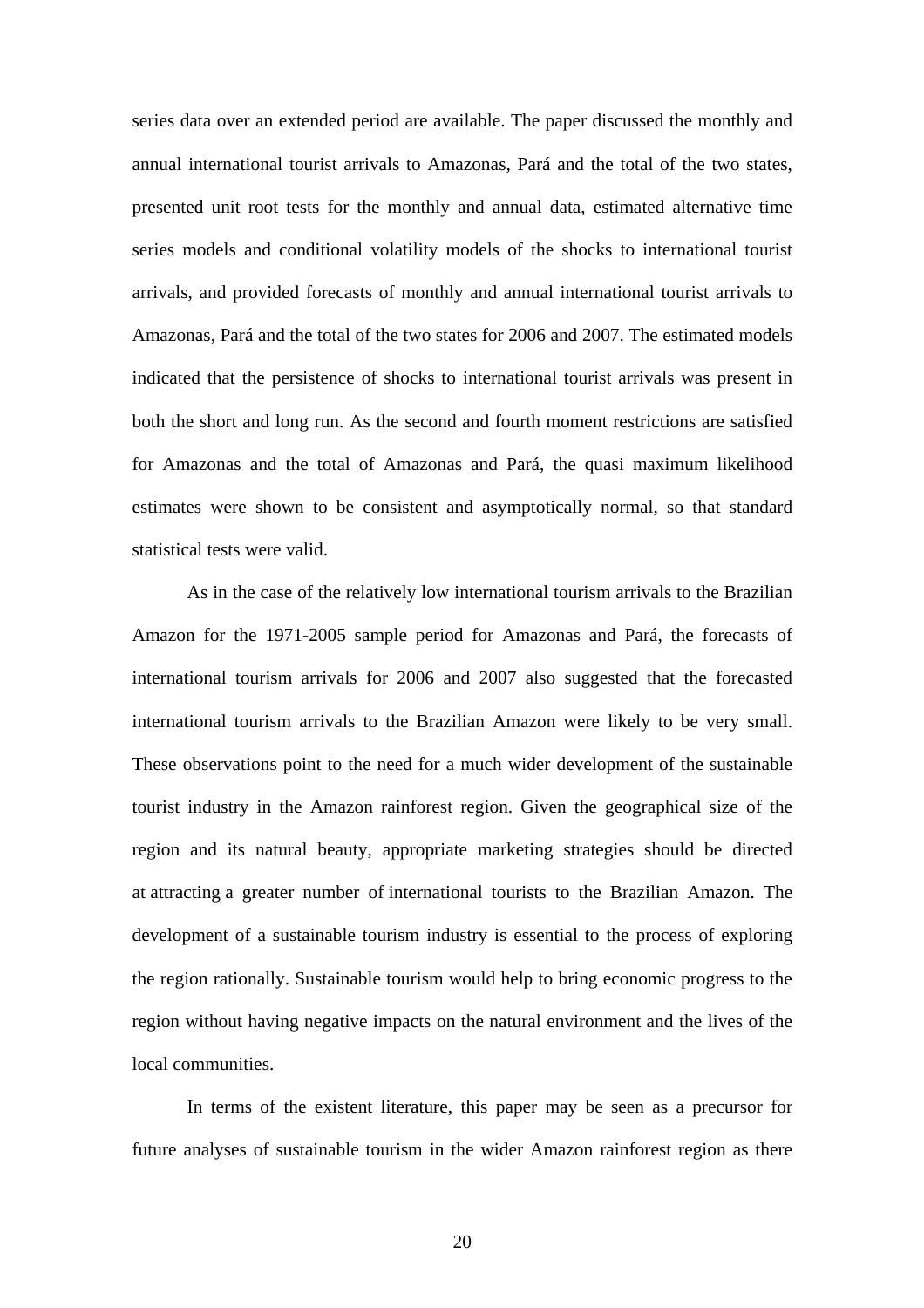would seem to be no previous research that has modelled and forecasted international tourist arrivals to the Amazon rainforest using reliable monthly time series data. Future research will investigate international tourism demand to the non-Brazilian Amazon, including the Peruvian Amazon and the Pantanal in Brazil.

# **Acknowledgements**

The authors wish to thank the Editor and three referees for helpful comments and suggestions. The second author wishes to acknowledge the financial support of the Australian Research Council.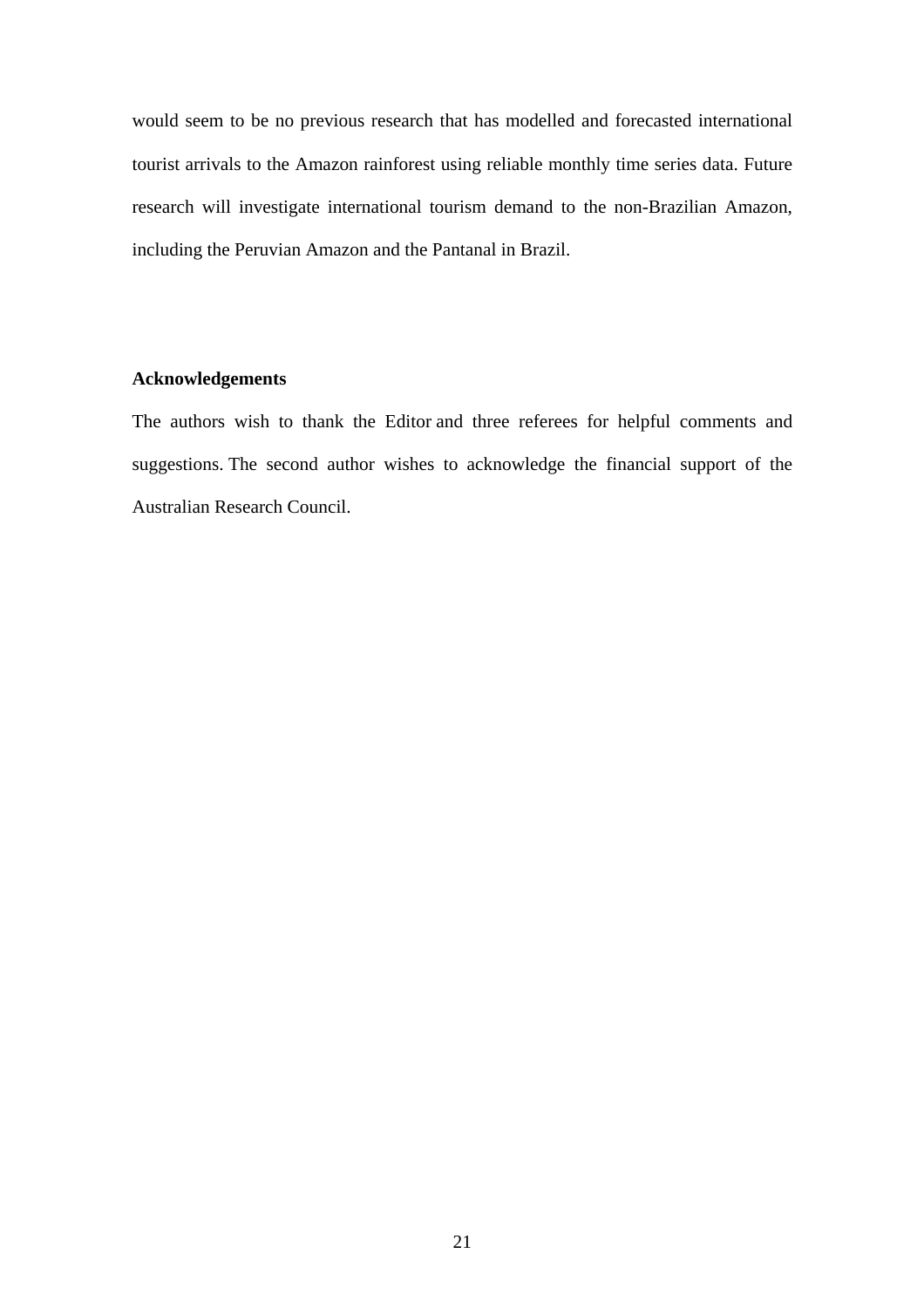## **References**

- Anwar, S. M., Jeanneret, C. A., Parrott, L., Marceau, D. J., 2007. Conceptualization and implementation of a multi-agent model to simulate whale-watching tours in the St. Lawrence Estuary in Quebec, Canada. Environmental Modelling & Software 22, 1775-1787.
- Athanasopoulos, G., Ahmed, R. A., Hyndman, R. J., 2009. Hierarchical forecasts for Australian domestic tourism. International Journal of Forecasting 25, 146–166.
- Bollerslev, T., 1986. Generalised autoregressive conditional heteroscedasticity. Journal of Econometrics 31, 307-327.
- Bonhama, C., Gangnesa, B., Zhoub, T., 2009. Modeling tourism: A fully identified VECM approach. International Journal of Forecasting (Forthcoming). Dickey, D.A., Fuller, W.A., 1979. Distribution of the estimators for autoregressive time series with a unit root. Journal of the American Statistical Association 74, 427- 431.
- Dickey, D.A., Fuller, W.A., 1981. Likelihood ratio statistics for autoregressive time series with a unit root. Econometrica 49, 1057-1072.
- Divino, J. A., Farias, A., Takasago, M., Teles, V.K., 2007. Tourism and economic development in Brazil. Unpublished paper. Centro de Excelencia em Turismo. University of Brasilia.
- Elliott, G., Rothenberg, T. J., Stock, J. H., 1996. Efficient tests for an autoregressive unit root. Econometrica 64, 813-836.
- Engle, R. F., 1982. Autoregressive cnditional hteroscedasticity with etimates of the variance of United Kingdom iflation. Econometrica 50, 987-1007.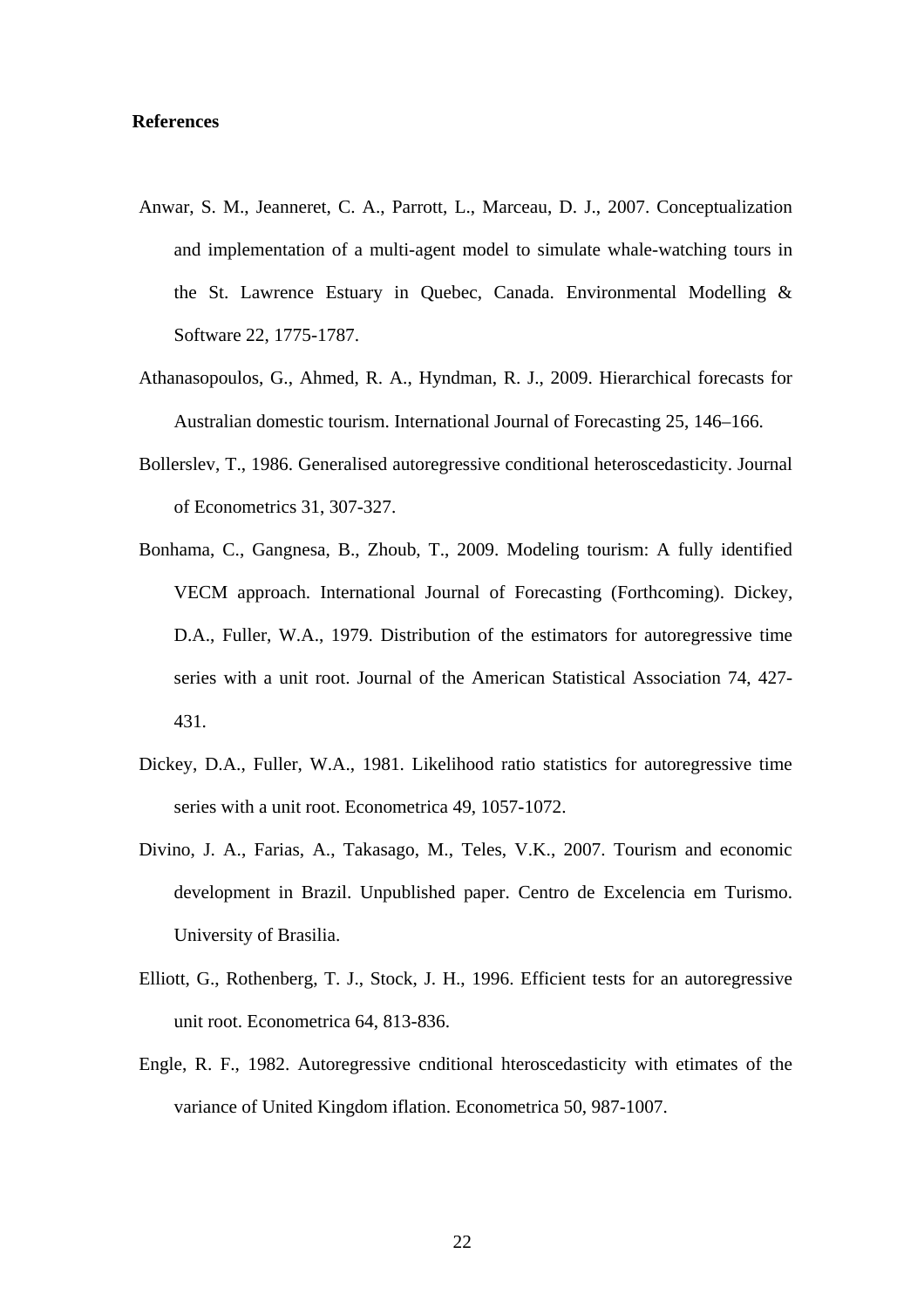- Gil-Alana, L. A. , Cunado, J., Gracia, F. P., 2008. Tourism in the Canary Islands: forecasting using several seasonal time series models. Journal of Forecasting 27,  $621 - 636.$
- Li, W. K., Ling, S., McAleer, M., 2002. Recent theoretical results for time series models with GARCH errors. Journal of Economic Surveys 16, 245-269. Reprinted in M. McAleer and L. Oxley (eds.), Contributions to Financial Econometrics: Theoretical and Practical Issues. Blackwell. Oxford, 2002, pp. 9-33.
- Ling, S., Li, W. K., 1997. On fractionally integrated autoregressive moving-average models with conditional heteroskedasticity. Journal of the American Statistical Association 92, 1184-1194.
- Ling, S., McAleer, M., 2002a. Stationarity and the existence of moments of a family of GARCH processes. Journal of Econometrics 106, 109-117.
- Ling, S., McAleer, M., 2002b. Necessary and sufficient moment conditions for the GARCH(r,s) and asymmetric power GARCH(r,s) models. Econometric Theory 18, 722-729.
- Ling, S., McAleer, M., 2003a. Asymptotic theory for a vector ARMA-GARCH model. Econometric Theory 19, 278-308.
- Ling, S., McAleer, M., 2003b. On adaptive estimation in nonstationary ARMA models with GARCH errors. Annals of Statistics 31, 642-674.
- McAleer, M., 2005. Automated inference and learning in modeling financial volatility. Econometric Theory 21, 232-261.
- McAleer, M., Chan, F., Marinova, D., 2007. An econometric analysis of asymmetric volatility: theory and application to patents. Journal of Econometrics 139, 259- 284.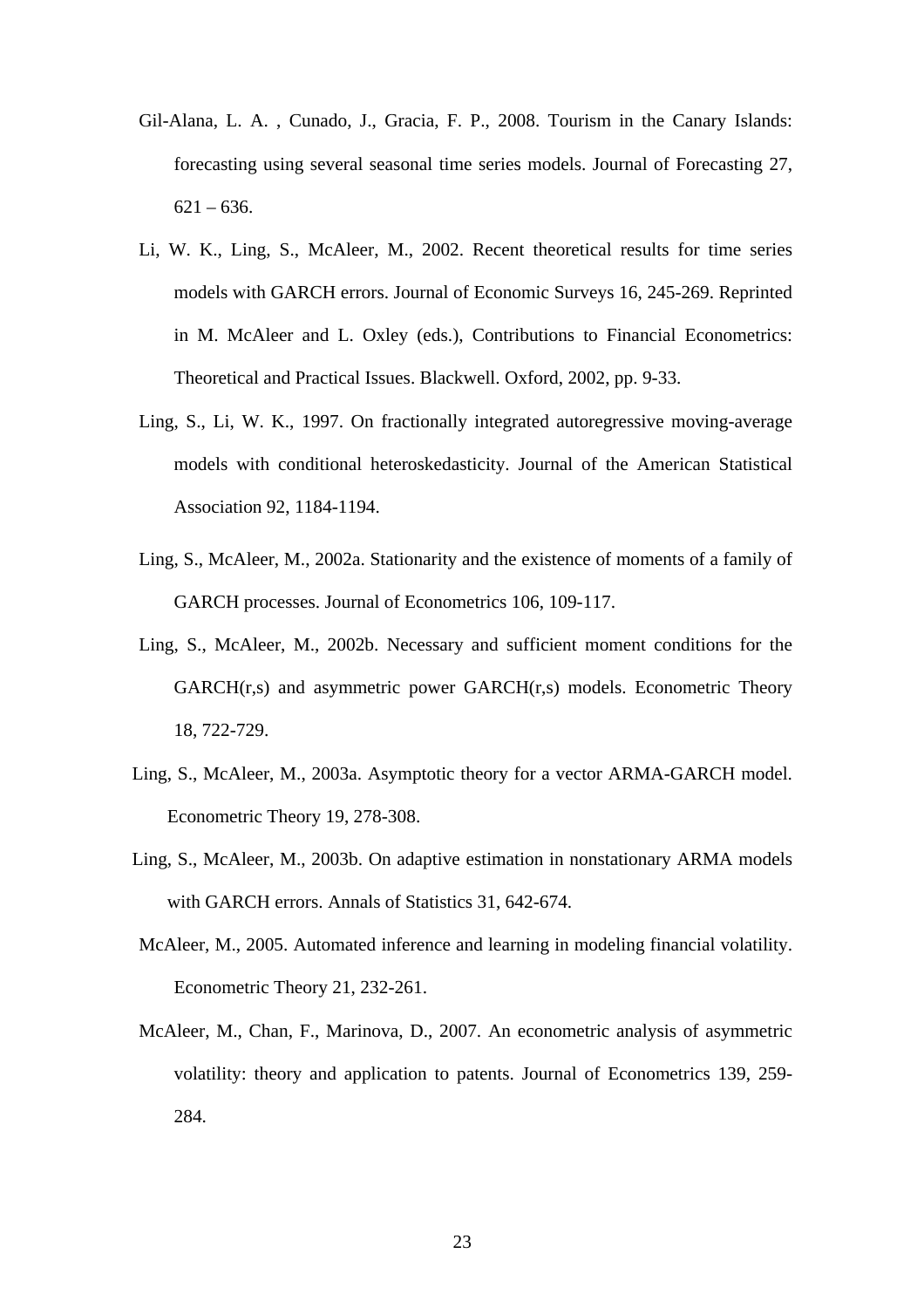- McKenzie, C. R., McAleer, M., 1997. On efficient estimation and correct inference in models with generated regressors: A general approach. Japanese Economic Review 48, 368-389.
- Ng, S., Perron, P., 2001. Lag length selection and the construction of unit root tests with good size and power. Econometrica 69, 1519-1554.
- Oxley, L., McAleer, M., 1993. Econometric issues in macroeconomic models with generated regressors. Journal of Economic Surveys 7, 1-40.
- Oxley, L., McAleer, M., 1994. Testing the rational expectations hypothesis in macroeconometric models with unobserved variables. In Oxley, L. et al. (eds.). Surveys in Econometrics. Blackwell, Oxford, pp. 299-349.
- Pagan, A. R., 1984. Econometric issues in the analysis of regressions with generated regressors. International Economic Review 25, 221-247.
- Pagan, A. R., 1986. Two stage and related estimators and their applications. Review of Economic Studies 53, 517-538.
- Perron, P., Ng, S., 1996. Useful modifications to some unit root tests with dependent errors and their local asymptotic properties. Review of Economic Studies 63, 435- 463.
- Phillips, P. C. B., Perron, P., 1988. Testing for a unit root in time series regression. Biometrika 75, 335-346.
- Ribbe, J., Wolff, J.-O., Staneva, J., Grawe, U., 2008, Assessing water renewal time scales for marine environments from three-dimensional modelling: A case study for Hervey Bay, Australia. Environmental Modelling & Software 23, 1217-1228.
- Ticehurst, J. L., Newham, L. T. H., Rissik, D., Letcher, R. A., Jakeman, A. J., 2007. A Bayesian network approach for assessing the sustainability of coastal lakes in New South Wales, Australia. Environmental Modelling & Software 22, 1129-1139.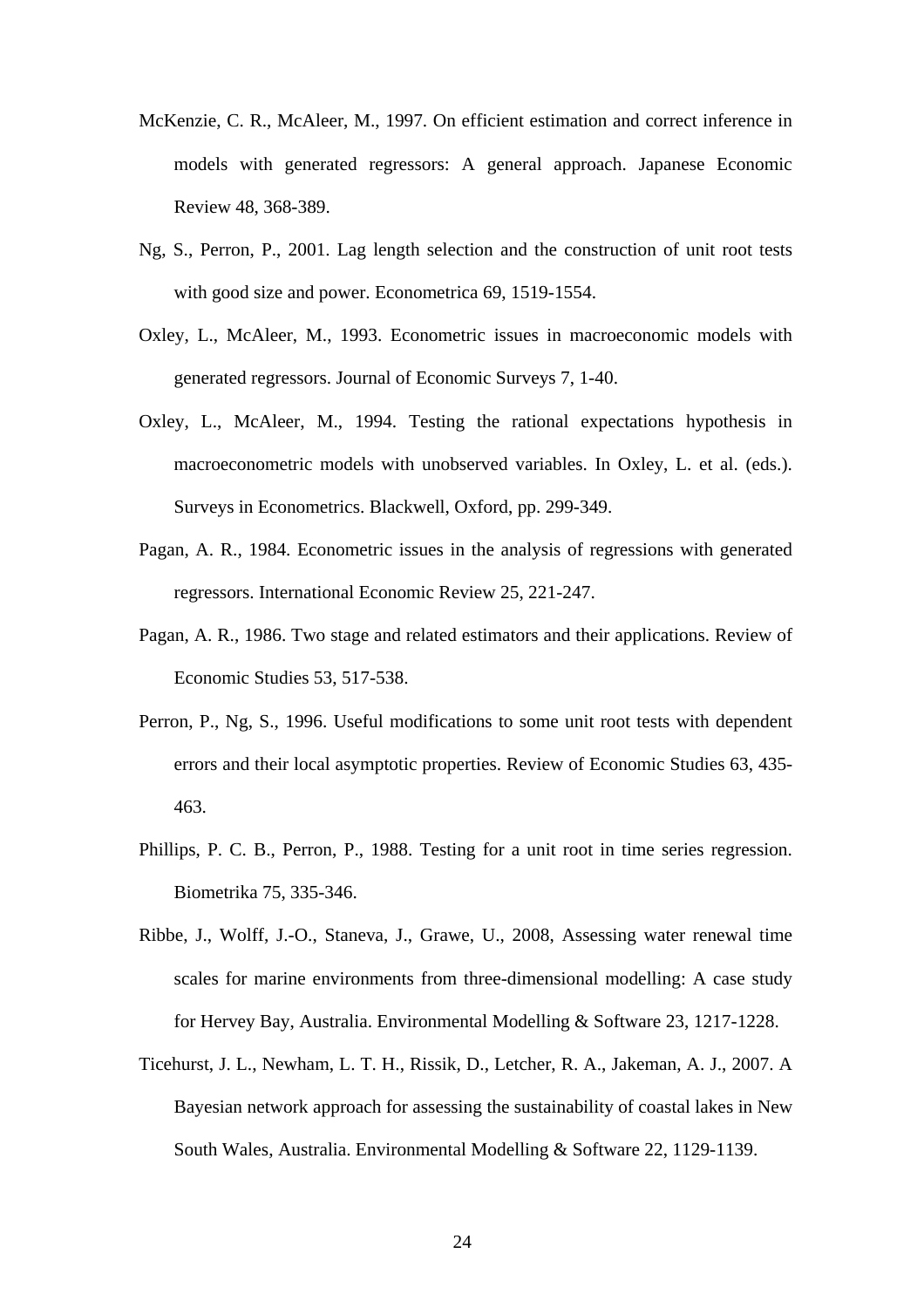

**Figure 1 – Brazilian Amazon Map** 

Source: Wikipedia.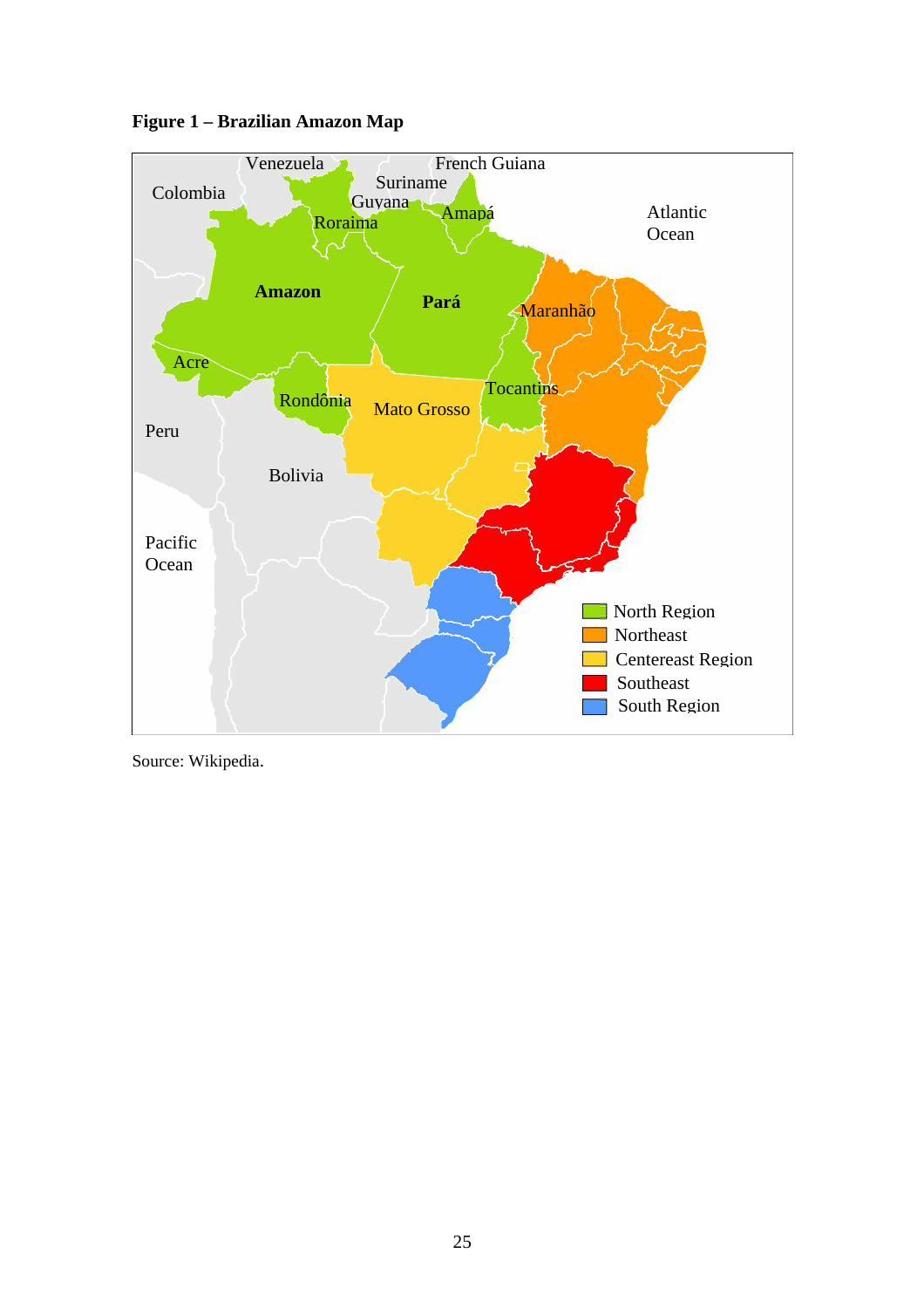# **Figure 2 - Geographic Distribution of Tourism GDP by Municipal District**



Note: The scale in the right-hand side is in R\$1,000. Source: Divino et al. (2007)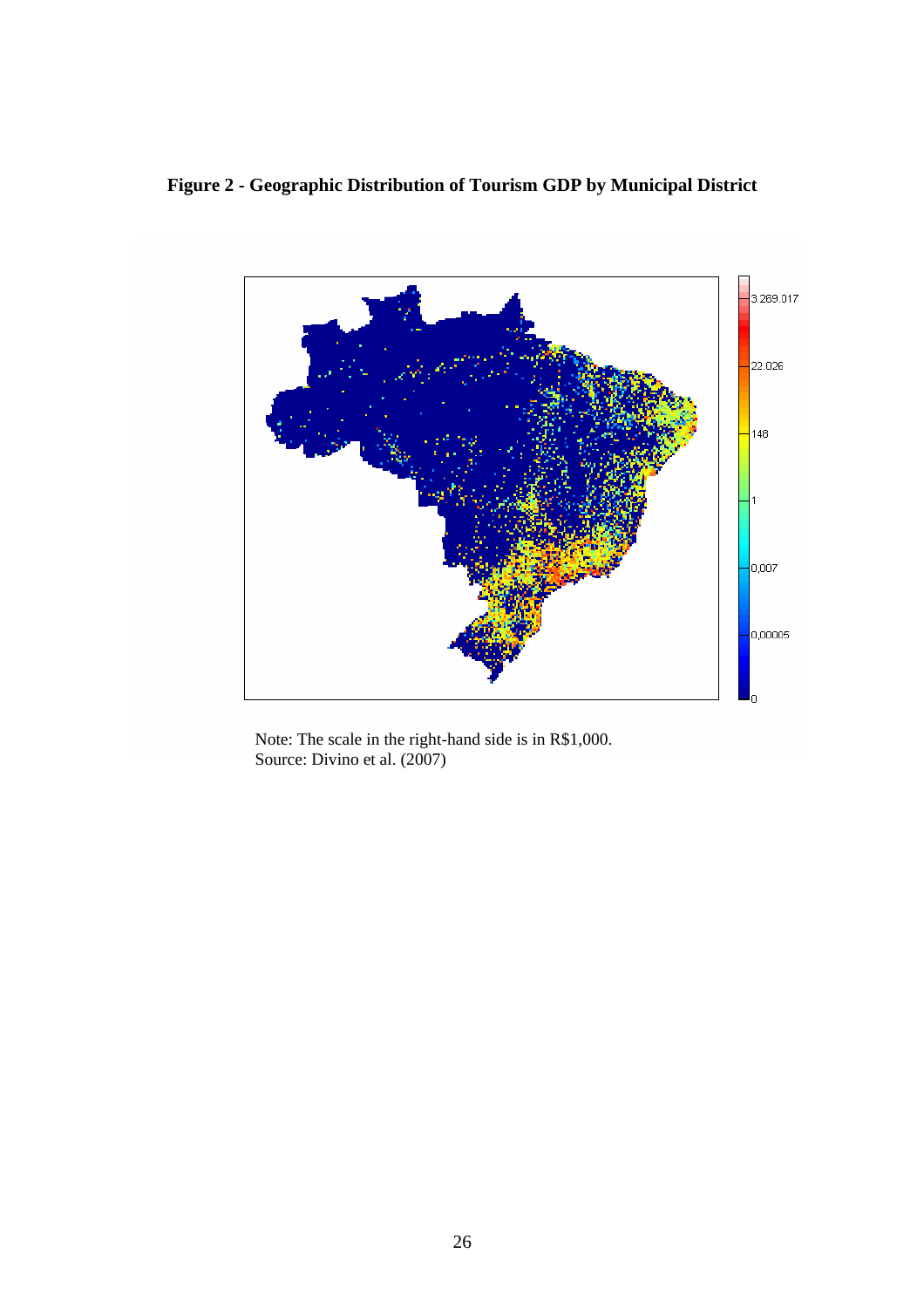

**Figure 3 – International Tourist Arrivals (monthly, Jan. 1971 to Dec. 2005)**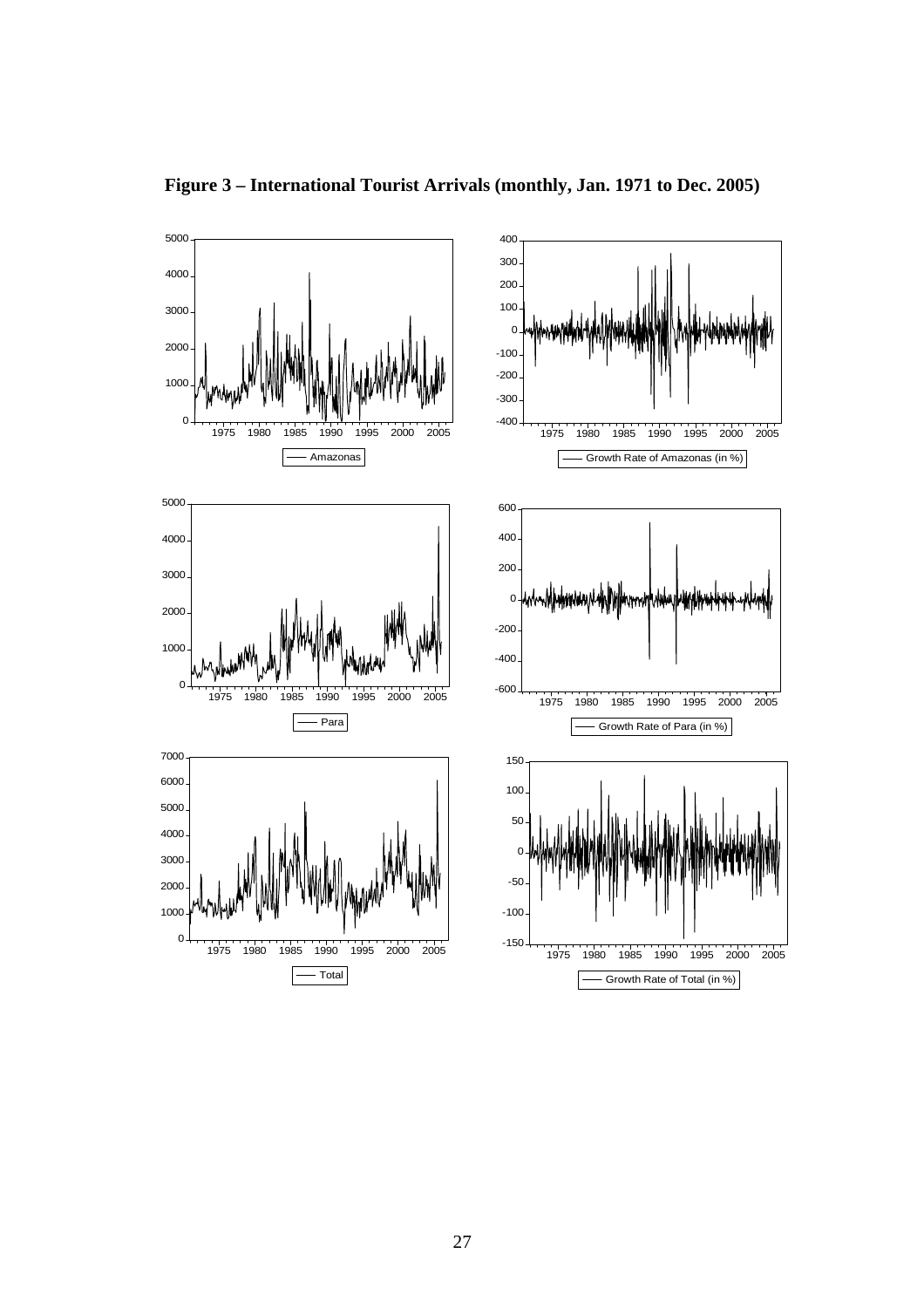

**Figure 4 – International Tourist Arrivals (annual, 1971 to 2005)**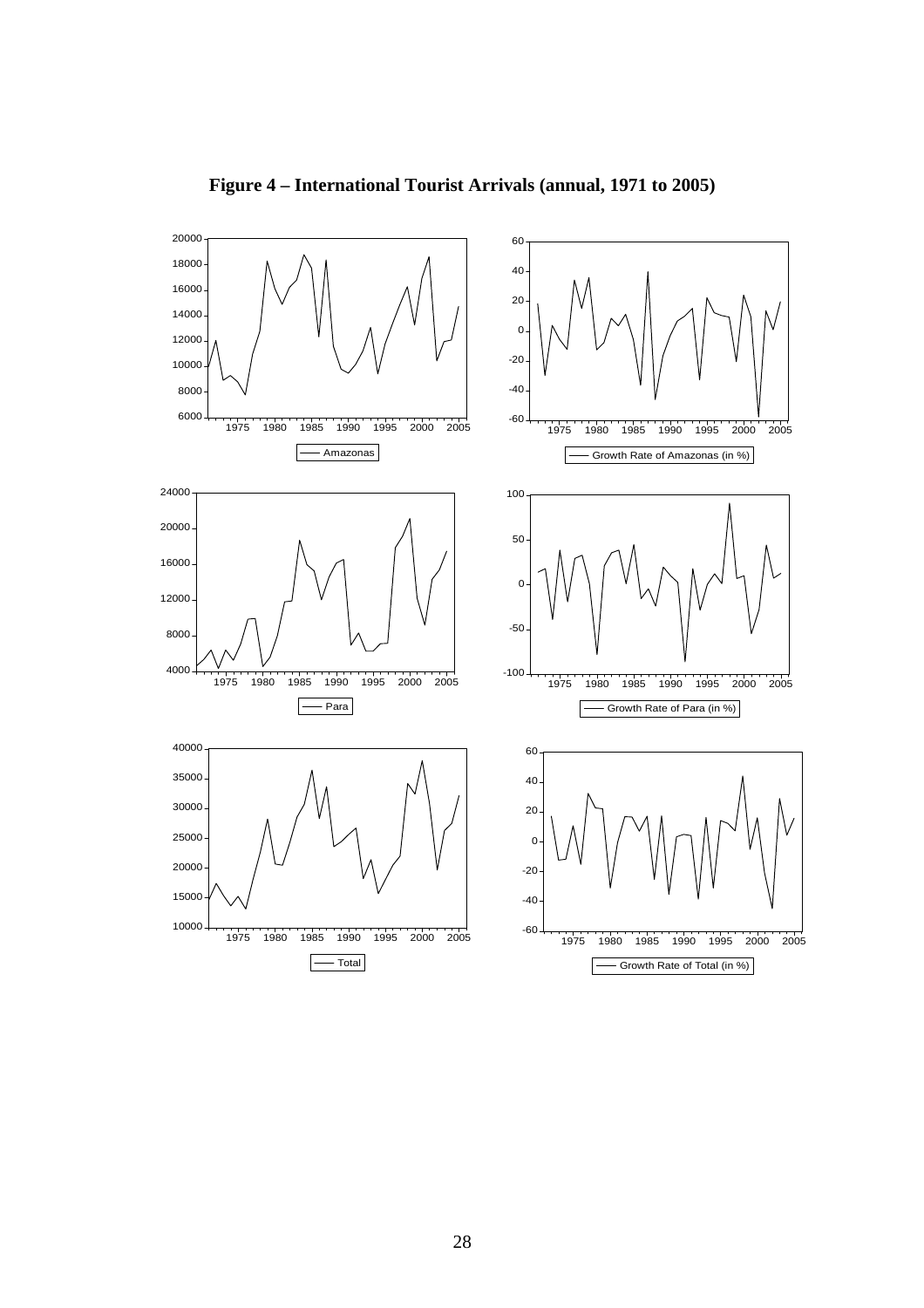| rabic 1 - ODI of the Drazman States |                             |                                   |  |  |
|-------------------------------------|-----------------------------|-----------------------------------|--|--|
| <b>State</b>                        | GDP for 2004<br>(US\$1,000) | Per Capita GDP<br>for 2004 (US\$) |  |  |
| Distrito Federal                    | 10,105,241                  | 4,428                             |  |  |
| Rio de Janeiro                      | 51,676,786                  | 3,399                             |  |  |
| São Paulo                           | 126,916,064                 | 3,187                             |  |  |
| Rio Grande do Sul                   | 33, 173, 817                | 3,093                             |  |  |
| Santa Catarina                      | 16,301,504                  | 2,823                             |  |  |
| <b>Amazonas</b>                     | 8,332,932                   | 2,655                             |  |  |
| Paraná                              | 25,238,684                  | 2,490                             |  |  |
| Espírito Santo                      | 8,007,710                   | 2,389                             |  |  |
| <b>Mato Grosso</b>                  | 6,486,314                   | 2,359                             |  |  |
| Mato Grosso do Sul                  | 4,632,989                   | 2,077                             |  |  |
| Minas Gerais                        | 38,679,505                  | 2,036                             |  |  |
| Goiás                               | 9,593,233                   | 1,742                             |  |  |
| Amapá                               | 863,826                     | 1,578                             |  |  |
| Sergipe                             | 3,046,518                   | 1,575                             |  |  |
| Bahia                               | 20,173,054                  | 1,474                             |  |  |
| Rondônia                            | 2,262,554                   | 1,448                             |  |  |
| Pernambuco                          | 11,074,819                  | 1,330                             |  |  |
| Rio Grande do Norte                 | 3,693,226                   | 1,247                             |  |  |
| Acre                                | 752,721                     | 1,194                             |  |  |
| Pará                                | 7,939,858                   | 1,159                             |  |  |
| Roraima                             | 432,835                     | 1,133                             |  |  |
| Ceará                               | 7,722,761                   | 968                               |  |  |
| Paraíba                             | 3,451,038                   | 967                               |  |  |
| Alagoas                             | 2,683,229                   | 900                               |  |  |
| <b>Tocantins</b>                    | 1,107,062                   | 877                               |  |  |
| Piauí                               | 1,999,475                   | 672                               |  |  |
| Maranhão                            | 3,842,135                   | 638                               |  |  |
| <b>Southeast Region</b>             | 225,280,066                 | 2,912                             |  |  |
| <b>South Region</b>                 | 74,714,005                  | 2,805                             |  |  |
| Middle-East Region                  | 30,817,777                  | 2,413                             |  |  |
| <b>North Region</b>                 | 21,691,789                  | 1,509                             |  |  |
| Northeast Region                    | 57,686,254                  | 1,144                             |  |  |
| <b>Brasil</b>                       | 410,189,891                 | 2,259                             |  |  |

**Table 1 - GDP of the Brazilian States** 

Note: The states of the North region are in bold. Values in descending order by per capita GDP. Source: Brazilian Institute for Geography and Statistics (IBGE), www.ibge.gov.br.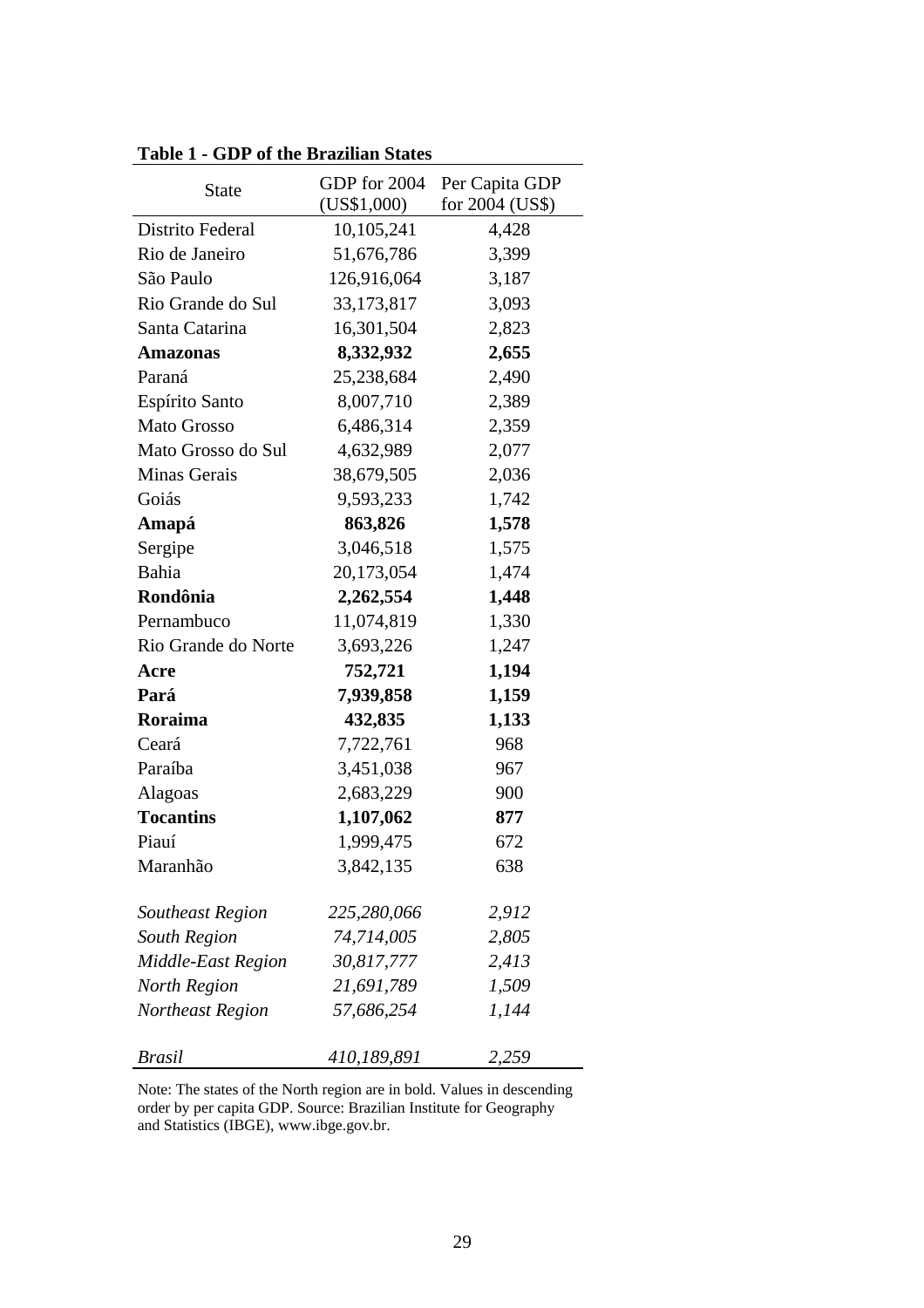| Variable     | Monthly data                          |                |      |            | Annual data                 |                                      |                |            |
|--------------|---------------------------------------|----------------|------|------------|-----------------------------|--------------------------------------|----------------|------------|
|              | $\text{MADF}^{\overline{\text{GLS}}}$ | <b>MPP</b> GLS | Lags | Z          | $\rm MADF^{\overline{GLS}}$ | $\text{MPP}^{\overline{\text{GLS}}}$ | Lags           | Z          |
| <b>LAM</b>   | $-2.13$                               | $-4.16$        | 11   | $\{1, t\}$ | $-2.33$                     | $-11.15$                             | 2              | $\{1, t\}$ |
| <b>LAM</b>   | $-0.79$                               | $-0.84$        | 11   | $\{1\}$    | $2.11**$                    | $-8.60**$                            | $\overline{2}$ | $\{1\}$    |
| <b>LPA</b>   | $-3.39**$                             | $-20.11**$     | 13   | $\{1, t\}$ | $-2.93**$                   | $-10.81$                             | $\Omega$       | $\{1, t\}$ |
| <b>LPA</b>   | $-4.73**$                             | $-1.53$        | 13   | $\{1\}$    | $-1.94*$                    | $-6.06*$                             | $\overline{0}$ | ${1}$      |
| <b>LTO</b>   | $-1.85$                               | $-4.08$        | 16   | $\{1, t\}$ | $-2.35$                     | $-9.49$                              |                | $\{1, t\}$ |
| <b>LTO</b>   | $-0.25$                               | $-0.16$        | 16   | $\{1\}$    | $-1.50$                     | $-4.78$                              |                | $\{1\}$    |
| $\mathbf{M}$ |                                       |                |      |            |                             |                                      |                |            |

**Table 2 - Unit Root Tests** 

Notes:

LAM, LPA, and LTO denote the logarithm of international tourist arrivals to Amazonas, Pará and Total, respectively.

The critical values for MADF<sup>GLS</sup> and MPP<sup>GLS</sup> at the 5% significance level are  $-2.93$  and  $-17.3$ , respectively, when  $Z = \{1, t\}$  and  $-1.94$  and  $-8.1$  when  $Z = \{1\}$ . At the 10% significance level, the critical values are  $-2.57$  and  $-14.2$ , respectively, when  $Z = \{1,t\}$  and  $-1.62$  and  $-5.7$  when  $Z = \{1\}$ .

\*\* denotes the null hypothesis of a unit root is rejected at the 5% significance level.

\* denotes the null hypothesis of a unit root is rejected at the 10% significance level.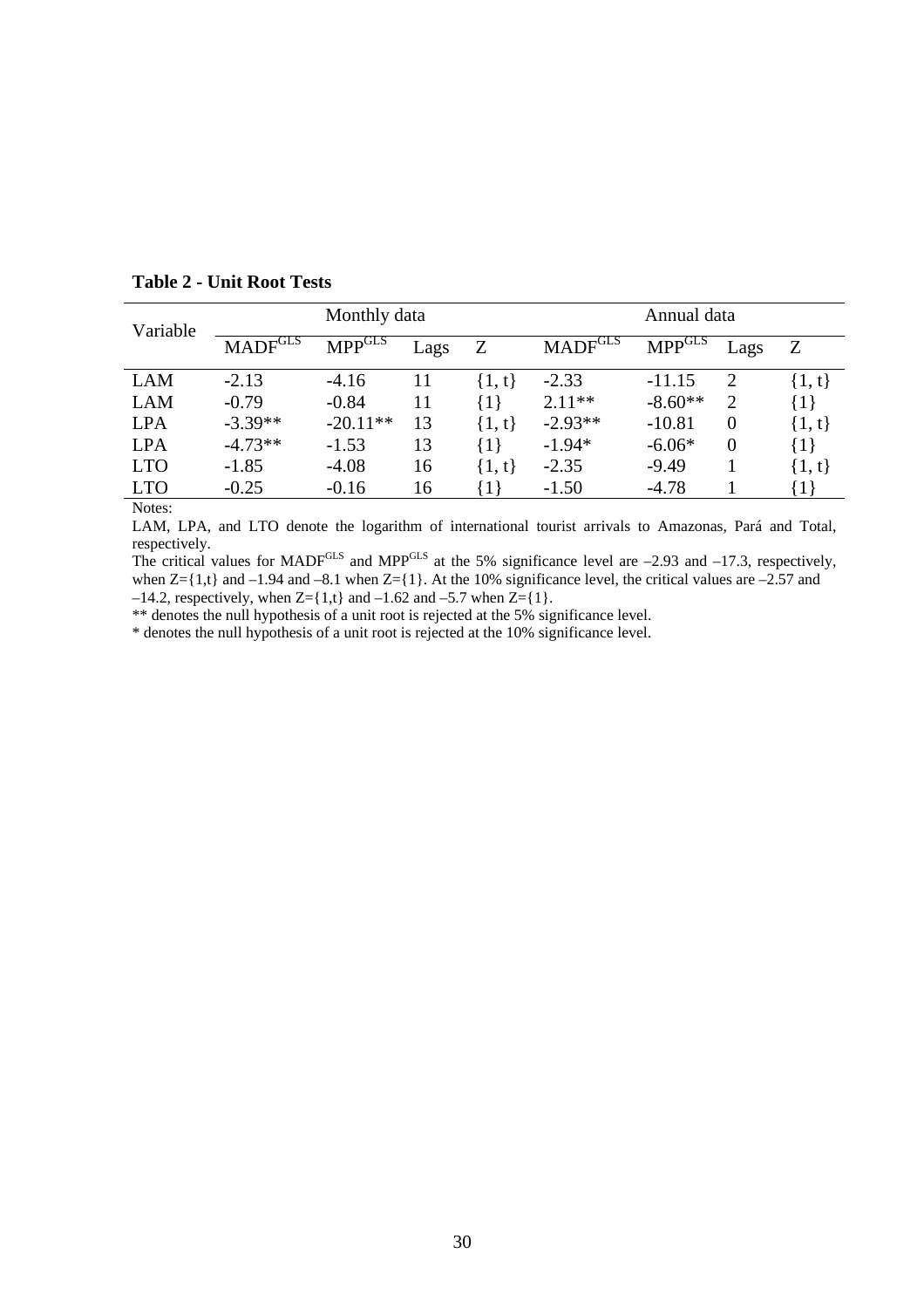| <b>Variable</b>    |                   | <b>Monthly</b>       |                   | Annual            |                   |                   |  |
|--------------------|-------------------|----------------------|-------------------|-------------------|-------------------|-------------------|--|
|                    | <b>DLAM</b>       | <b>DLPA</b>          | <b>DLTO</b>       | <b>DLAM</b>       | <b>DLPA</b>       | <b>DLTO</b>       |  |
| Constant           | 0.003<br>(0.001)  | $-0.01$<br>$(-0.01)$ | 0.002<br>(0.003)  | 0.01<br>(0.01)    | 0.38<br>(0.06)    | 0.38<br>(0.06)    |  |
| AR(1)              | 0.41<br>(0.05)    | $-0.16$<br>(0.07)    | 0.44<br>(0.06)    | 0.56<br>(0.15)    | 0.59<br>(0.15)    | $-0.70$<br>(0.13) |  |
| AR(2)              |                   |                      |                   |                   |                   | $-0.61$<br>(0.15) |  |
| AR(12)             | 0.20<br>(0.05)    | 0.12<br>(0.03)       | 0.20<br>(0.04)    |                   |                   |                   |  |
| MA(1)              | $-0.98$<br>(0.02) | $-0.40$<br>(0.07)    | $-0.92$<br>(0.02) | $-0.96$<br>(0.05) | $-0.98$<br>(0.04) | 0.71<br>(0.06)    |  |
| MA(2)              |                   |                      |                   |                   |                   | 0.96<br>(0.05)    |  |
| Constant           | 0.003<br>(0.001)  | 0.08<br>(0.01)       | 0.002<br>(0.001)  |                   |                   |                   |  |
| $ARCH(\alpha)$     | 0.08<br>(0.01)    | 0.99<br>(0.13)       | 0.03<br>(0.01)    |                   |                   |                   |  |
| GARCH $(\beta)$    | 0.91<br>(0.01)    | 0.07<br>(0.05)       | 0.95<br>(0.02)    |                   |                   |                   |  |
| <b>Diagnostics</b> |                   |                      |                   |                   |                   |                   |  |
| LM(1)              | 0.20<br>[0.65]    | 0.03<br>[0.86]       | 0.00<br>[0.98]    | 0.05<br>[0.82]    | 2.41<br>[0.13]    | 0.00<br>[0.98]    |  |
| LM(2)              | 0.25<br>[0.78]    | 0.02<br>[0.98]       | 0.30<br>[0.74]    | 0.14<br>[0.87]    | 1.20<br>[0.32]    | 0.21<br>[0.81]    |  |

**Table 3 – Estimated Conditional Mean and Conditional Volatility Models** 

Notes:

DLAM, DLPA, and DLTO denote the log-differences, or growth rates, of international tourist arrivals to Amazonas, Pará and Total, respectively.

The numbers in parentheses are standard errors.

The numbers in brackets are p-values.

LM(1) and LM(2) are the Lagrange multiplier diagnostic tests for ARCH(1) and ARCH(2) residuals, respectively.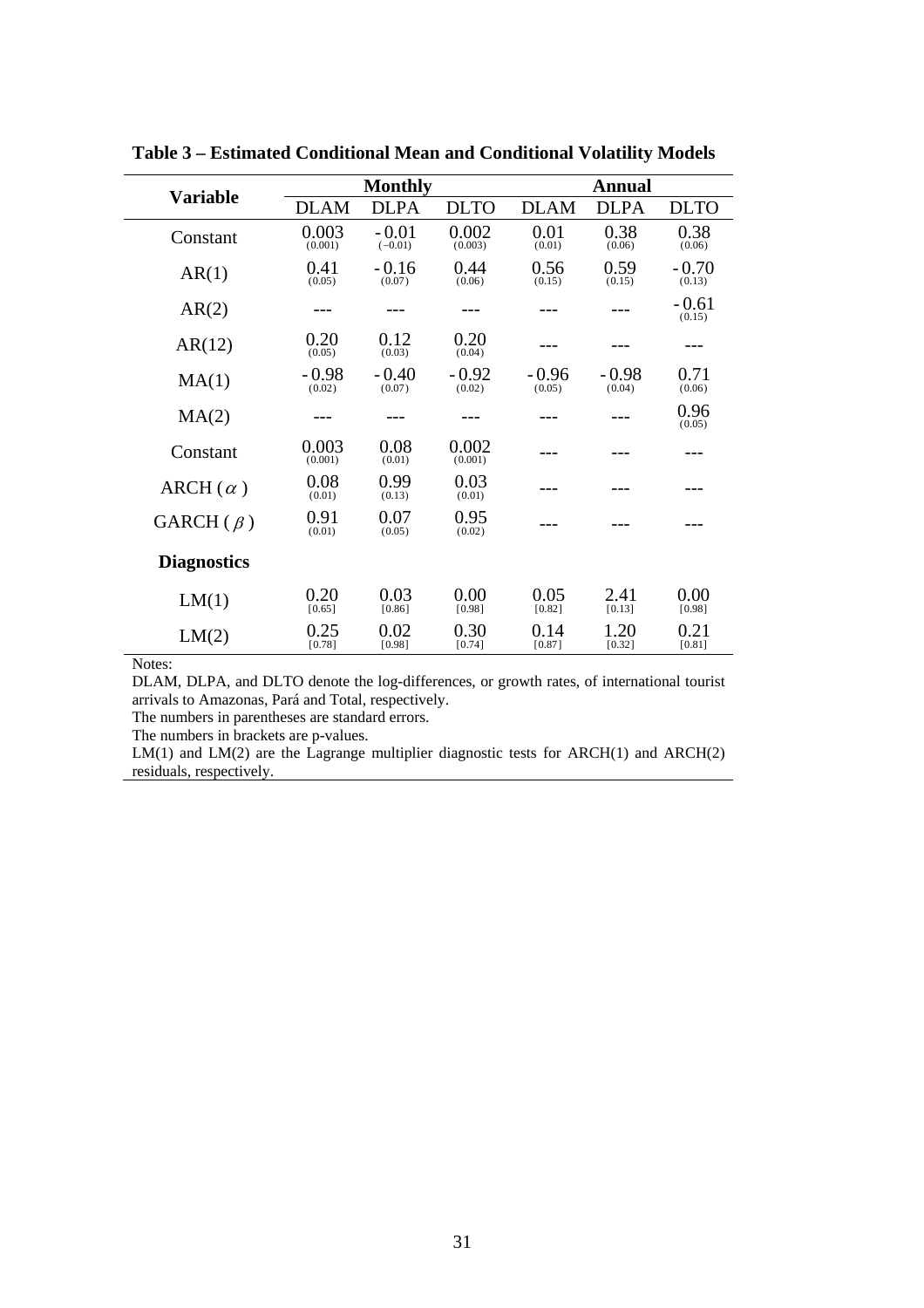|                         | <b>Monthly models</b> |        |           |        |        |         |  |
|-------------------------|-----------------------|--------|-----------|--------|--------|---------|--|
|                         | AM                    | $AM-F$ | <b>PA</b> | PA-F   | Total  | Total-F |  |
| January                 | 1,013                 | 1,286  | 780       | 1,133  | 1,793  | 2,602   |  |
| February                | 411                   | 1,193  | 638       | 1,133  | 1,049  | 2,516   |  |
| March                   | 1,630                 | 1,127  | 673       | 1,045  | 2,303  | 2,309   |  |
| April                   | 363                   | 1,057  | 842       | 1,152  | 1,205  | 2,332   |  |
| May                     | 507                   | 1,024  | 604       | 954    | 1,111  | 2,080   |  |
| June                    | 687                   | 1,021  | 1,261     | 1,220  | 1,948  | 2,428   |  |
| July                    | 828                   | 1,157  | 1,960     | 1,238  | 2,788  | 2,867   |  |
| August                  | 2,818                 | 1,219  | 1,707     | 1,045  | 4,525  | 2,697   |  |
| September               | 9,665                 | 1,119  | 714       | 1,061  | 10,379 | 2,458   |  |
| October                 | 1,025                 | 1,090  | 853       | 1,018  | 1,878  | 2,298   |  |
| November                | 1,639                 | 1,099  | 1,161     | 1,064  | 2,800  | 2,323   |  |
| December                | 2,771                 | 1,130  | 1,600     | 1,060  | 4,371  | 2,370   |  |
| Aggregate for 2006      | 23,357                | 13,522 | 12,793    | 13,123 | 36,150 | 29,280  |  |
|                         | <b>Annual models</b>  |        |           |        |        |         |  |
|                         | AM                    | $AM-F$ | PA        | PA-F   | Total  | Total-F |  |
| <b>Annual Forecasts</b> | 23,357                | 14,115 | 12,793    | 17,881 | 36,150 | 29,907  |  |

**Table 4 – Forecasts of International Tourist Arrivals for 2006** 

Notes: AM-F, PA-F, and Total-F denote the forecasts of international tourist arrivals to Amazonas, Pará, and Total, respectively. AM, PA, and Total denote actual international tourist arrivals to Amazonas, Pará, and Total, respectively.